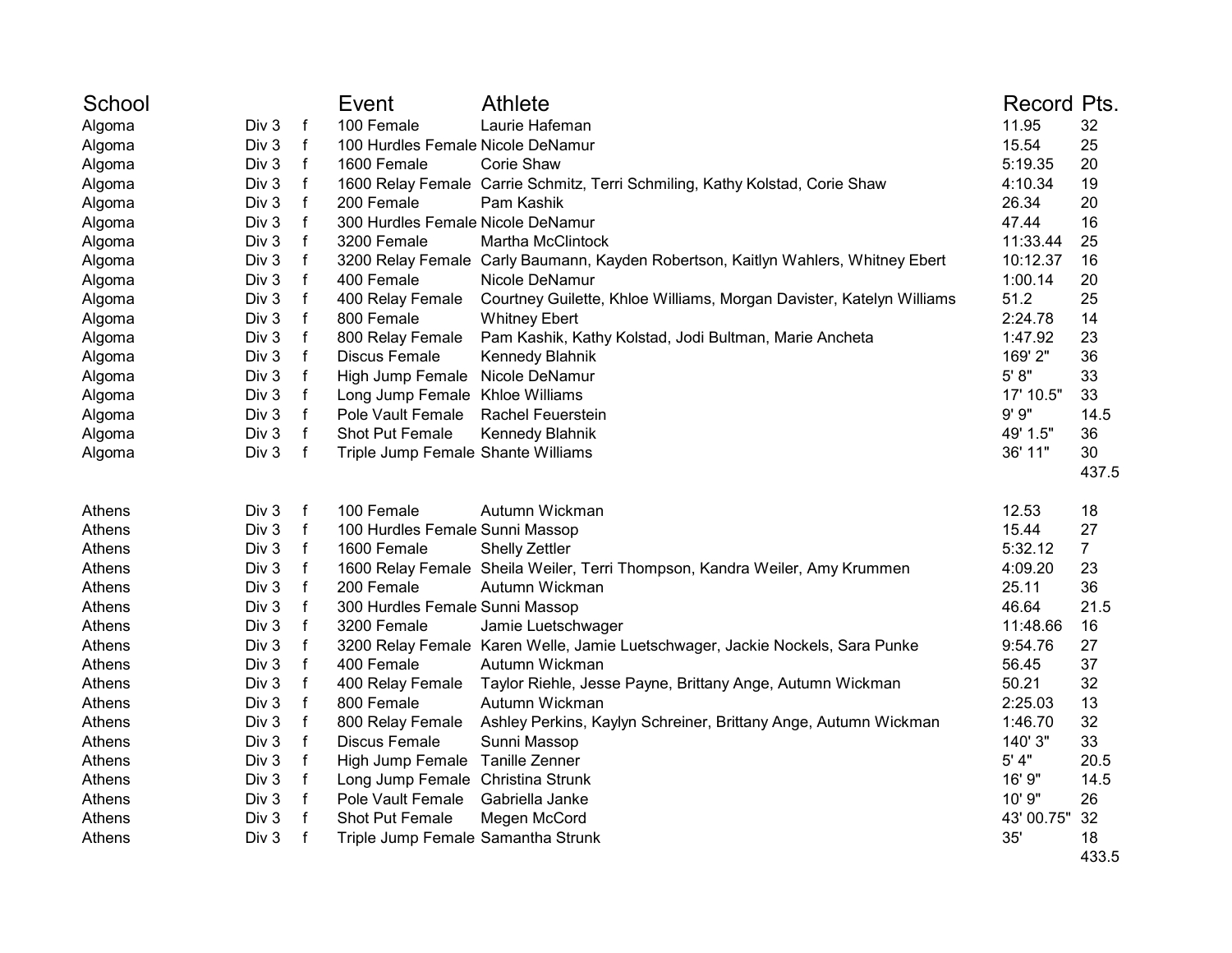| Brookwood        | Div 3 | $\mathsf{f}$ | 100 Female                        | <b>Kelly Giese</b>                                                                | 11.72     | 34             |
|------------------|-------|--------------|-----------------------------------|-----------------------------------------------------------------------------------|-----------|----------------|
| Brookwood        | Div 3 | $\mathsf{f}$ | 100 Hurdles Female Becky Lewis    |                                                                                   | 16.63     | $\overline{7}$ |
| Brookwood        | Div 3 | $\mathsf{f}$ | 1600 Female                       | <b>Margaret Davis</b>                                                             | 5:01.5    | 36             |
| Brookwood        | Div 3 | $\mathsf f$  |                                   | 1600 Relay Female Eva Dorn, Molly Kotten, Allyson Nelson, Briana Nelson           | 4:07.60   | 26             |
| Brookwood        | Div 3 | $\mathsf{f}$ | 200 Female                        | <b>Kelly Giese</b>                                                                | 25.36     | 33             |
| Brookwood        | Div 3 | f            | 300 Hurdles Female Moly Kotten    |                                                                                   | 45.89     | 28             |
| <b>Brookwood</b> | Div 3 | $\mathsf f$  | 3200 Female                       | <b>Margaret Davis</b>                                                             | 10:52.5   | 36             |
| Brookwood        | Div 3 | $\mathsf f$  |                                   | 3200 Relay Female Kimberlee Downing, Brooke Lehnerr, Shelly Powell, Lainey Teynor | 10:07.39  | 20             |
| Brookwood        | Div 3 | $\mathsf{f}$ | 400 Female                        | <b>Kelly Giese</b>                                                                | 58.2      | 30             |
| <b>Brookwood</b> | Div 3 | $\mathsf{f}$ | 400 Relay Female                  | Haley Hall, Briana Nelson, Molly Kotten, Jessica Raspiller                        | 52.03     | 16             |
| Brookwood        | Div 3 | $\mathsf f$  | 800 Female                        | <b>Allison Nelson</b>                                                             | 2:18.82   | 30             |
| Brookwood        | Div 3 | $\mathsf f$  | 800 Relay Female                  | Haley Hall, Briana Nelson, Molly Kotten, Jessica Raspiller                        | 1:51.83   | $\overline{7}$ |
| <b>Brookwood</b> | Div 3 | f            | Discus Female                     | <b>Allison Nelson</b>                                                             | 126' 09"  | 25             |
| Brookwood        | Div 3 | $\mathsf f$  |                                   | High Jump Female Ty Kaiser, Molly Kotten                                          | $5'$ $0"$ | 3              |
| Brookwood        | Div 3 | f            | Long Jump Female Briana Nelson    |                                                                                   | 16' 08"   | 12             |
| <b>Brookwood</b> | Div 3 | f            | Shot Put Female                   | Gabrielle Luxton                                                                  | 36'1.5"   | 9              |
| Brookwood        | Div 3 | f            | Triple Jump Female Allison Nelson |                                                                                   | 32' 09"   | 3              |
|                  |       |              |                                   |                                                                                   |           | 355            |
| Cambridge        | Div 3 | $\mathsf{f}$ | 100 Female                        | Theresa Young                                                                     | 12.4      | 25.5           |
| Cambridge        | Div 3 | $\mathsf{f}$ | 100 Hurdles Female Joriann Clary  |                                                                                   | 16.03     | 16             |
| Cambridge        | Div 3 | f            | 1600 Female                       | <b>Sydney Currie</b>                                                              | 5:11.38   | 28             |
| Cambridge        | Div 3 | f            |                                   | 1600 Relay Female Alli Hampton, Abby Spaanem, Monica Muth, Sydney Currie          | 4:01.53   | 34             |
| Cambridge        | Div 3 | f            | 200 Female                        | Alli Hampton                                                                      | 25.81     | 27             |
| Cambridge        | Div 3 | $\mathsf{f}$ | 300 Hurdles Female Monica Muth    |                                                                                   | 46.96     | 20             |
| Cambridge        | Div 3 | f            | 3200 Female                       | <b>Sydney Currie</b>                                                              | 11:38.35  | 22             |
| Cambridge        | Div 3 | $\mathsf{f}$ |                                   | 3200 Relay Female Lauren Carpenter, Kelly Daly, Katie Hampton, Emily Eikland      | 10:37.60  | 9              |
| Cambridge        | Div 3 | $\mathsf{f}$ | 400 Female                        | <b>Sydney Currie</b>                                                              | 57.66     | 31             |
| Cambridge        | Div 3 | f            | 400 Relay Female                  | Cathy Taitt, Tonia Thompson, Katherine Young, Suzette Verburg                     | 51.7      | 21             |
| Cambridge        | Div 3 | $\mathsf{f}$ | 800 Female                        | <b>Sydney Currie</b>                                                              | 2:11.80   | 38             |
| Cambridge        | Div 3 | $\mathsf{f}$ | 800 Relay Female                  | Alli Hampton, Gabby Kester, Monica Muth, Abby Spaanem                             | 1:47.12   | 31             |
|                  | Div 3 | $\mathsf{f}$ | <b>Discus Female</b>              | Shania Guider                                                                     | 146'7"    | 34             |
| Cambridge        | Div 3 | $\mathsf{f}$ |                                   |                                                                                   | 5'3"      | 14.5           |
| Cambridge        |       | f            | High Jump Female Elyssa Stein     |                                                                                   | 16'7"     |                |
| Cambridge        | Div 3 |              | Long Jump Female Amber Norville   |                                                                                   | 10'0"     | 11             |
| Cambridge        | Div 3 | f            | Pole Vault Female                 | Kailee Ball                                                                       |           | 17             |
| Cambridge        | Div 3 | f            | Shot Put Female                   | Shania Guider                                                                     | 40'8"     | 23             |
| Cambridge        | Div 3 | $\mathbf{f}$ | Triple Jump Female Julie Lueder   |                                                                                   | 36'1.25"  | 25<br>427      |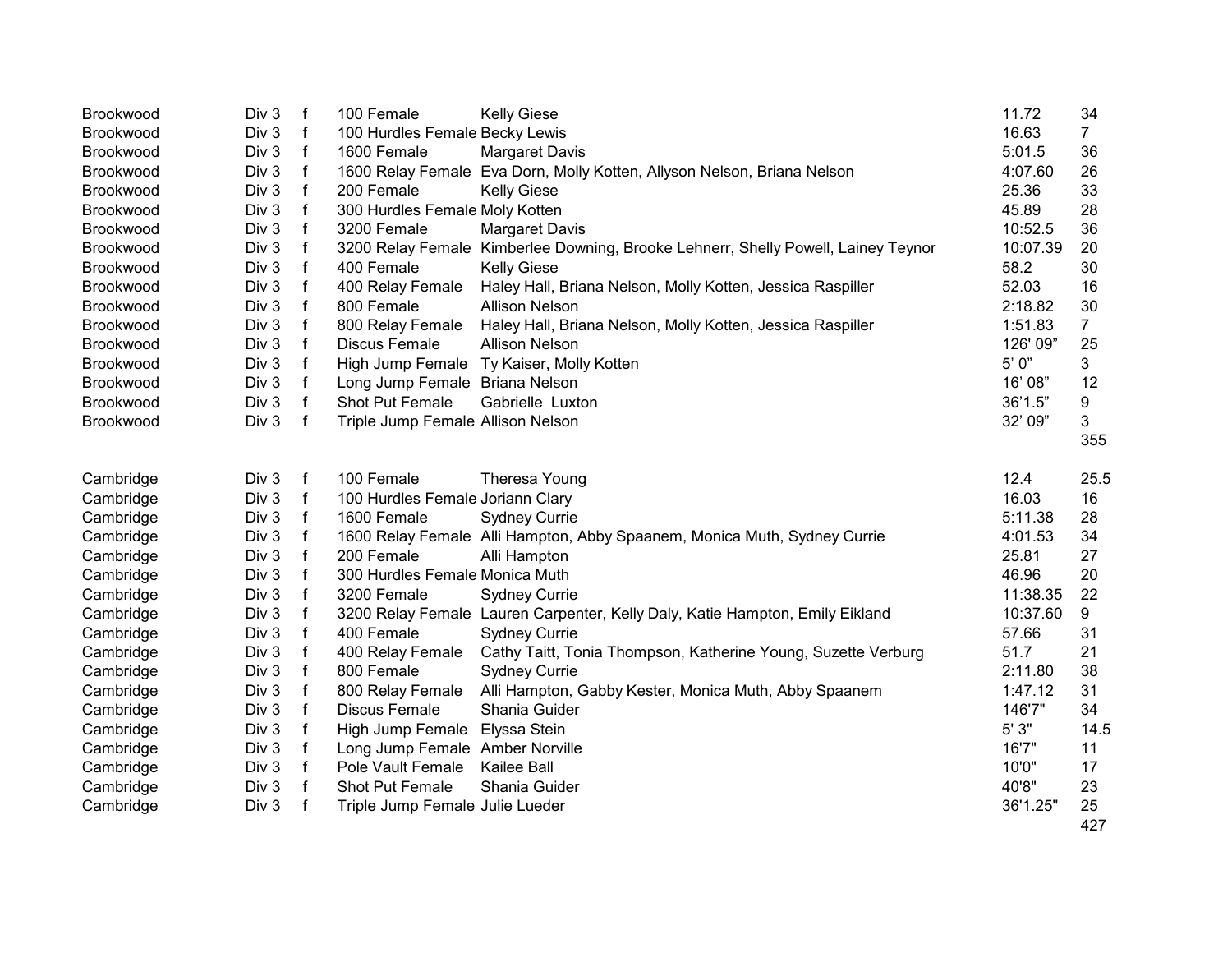| Cashton                 | Div 3 | f            | 100 Female                        | Annie Schreier                                                                     | 12.88     | 8     |
|-------------------------|-------|--------------|-----------------------------------|------------------------------------------------------------------------------------|-----------|-------|
| Cashton                 | Div 3 | f            | 100 Hurdles Female Ari Oium       |                                                                                    | 15.23     | 31    |
| Cashton                 | Div 3 | f            | 1600 Female                       | Lora Schreier                                                                      | 5:28.20   | 10    |
| Cashton                 | Div 3 | f            |                                   | 1600 Relay Female Annie Dahl, Cindy Leuck, Danielle Arentz, Breana Leis            | 4:08.19   | 25    |
| Cashton                 | Div 3 | $\mathsf{f}$ | 200 Female                        | Annie Schreier                                                                     | 26.42     | 17    |
| Cashton                 | Div 3 | f            | 300 Hurdles Female Adelynn Hyatt  |                                                                                    | 46.64     | 21.5  |
| Cashton                 | Div 3 | $\mathsf{f}$ | 3200 Female                       | Sarah Gronemus                                                                     | 11:59.21  | 12    |
| Cashton                 | Div 3 | $\mathbf f$  |                                   | 3200 Relay Female Sarah Gronemus, Amelia Korn, Chloe Kaiser, Betsy Schreier        | 10:09.97  | 19    |
| Cashton                 | Div 3 | $\mathsf f$  | 400 Female                        | Kelly Schrandt                                                                     | 1:00.70   | 12    |
| Cashton                 | Div 3 | $\mathsf f$  | 400 Relay Female                  | Emily Schaldach, Betsy Schreier, Kjerstine Whitehead, Jamie Schmitz                | 50.17     | 33    |
| Cashton                 | Div 3 | f            | 800 Female                        | <b>Kelly Schrandt</b>                                                              | 2:22.80   | 17    |
| Cashton                 | Div 3 | $\mathsf f$  | 800 Relay Female                  | Breana Leis, Alyssa Arentz, Amber Dahl, Annie Dahl                                 | 1:49.22   | 18    |
| Cashton                 | Div 3 | $\mathsf{f}$ | <b>Discus Female</b>              | <b>Brenda Leis</b>                                                                 | 137'0"    | 29    |
| Cashton                 | Div 3 | $\mathsf f$  | High Jump Female Adelynn Hyatt    |                                                                                    | $5'$ $5"$ | 25    |
| Cashton                 | Div 3 | $\mathsf{f}$ | Long Jump Female                  | Jamie Schmitz                                                                      | 17' 7.25" | 30    |
| Cashton                 | Div 3 | $\mathsf f$  | Pole Vault Female                 | no record                                                                          | no record |       |
| Cashton                 | Div 3 | $\mathsf{f}$ | Shot Put Female                   | Kristi Larson                                                                      | 41' 5"    | 29    |
| Cashton                 | Div 3 | $\mathsf{f}$ | Triple Jump Female Betsy Schreier |                                                                                    | 37' 10"   | 34    |
|                         |       |              |                                   |                                                                                    |           | 370.5 |
| <b>Catholic Central</b> | Div 3 | $\mathsf{f}$ | 100 Female                        | Monica Litman                                                                      | 12.7      | 11    |
| <b>Catholic Central</b> | Div 3 | f            | 100 Hurdles Female Jenny Smetena  |                                                                                    | 16.2      | 13.5  |
| <b>Catholic Central</b> | Div 3 | f            | 1600 Female                       | Morgan Ramsey                                                                      | 5:34.02   | 5     |
| <b>Catholic Central</b> | Div 3 | f            |                                   | 1600 Relay Female Monica Litman, Katie Kelly, Sara Stang, Gretchen Homan           | 4:05.35   | 30    |
| <b>Catholic Central</b> | Div 3 | f            | 200 Female                        | Gretchen Woman                                                                     | 25.46     | 32    |
| <b>Catholic Central</b> | Div 3 | f            | 300 Hurdles Female Jenny Smetena  |                                                                                    | 48.1      | 10    |
| <b>Catholic Central</b> | Div 3 | f            | 3200 Female                       | Leah Meyer                                                                         | 12:22.5   | 9     |
| <b>Catholic Central</b> | Div 3 | f            |                                   | 3200 Relay Female Cassie Reesman, Cathy Reesman, Katie Mulhollon, Kathleen Sträube | 9:55.80   | 26    |
| <b>Catholic Central</b> | Div 3 | f            | 400 Female                        | Gretchen Homan                                                                     | 56.58     | 36    |
| <b>Catholic Central</b> | Div 3 | f            | 400 Relay Female                  | Foote, Litman, Fredrick, Wadsworth                                                 | 50.65     | 28    |
| <b>Catholic Central</b> | Div 3 | $\mathsf{f}$ | 800 Female                        | Jamie Behrens                                                                      | 2:26.6    | 10    |
| <b>Catholic Central</b> | Div 3 | f            | 800 Relay Female                  | Monica Litman, Fannie Fredrick, Amy Fiorillo, Megan Wadsworth                      | 1:47.74   | 26    |
| <b>Catholic Central</b> | Div 3 | f            | Discus Female                     | Carol Henney                                                                       | 91' 3"    | 2     |
| <b>Catholic Central</b> | Div 3 | f            | High Jump Female                  | Elizabeth Klein                                                                    | $5'3"$    | 14.5  |
| <b>Catholic Central</b> | Div 3 | f            | Long Jump Female Monica Litman    |                                                                                    | 15' 4"    | 4     |
| <b>Catholic Central</b> | Div 3 | f            | Shot Put Female                   | Carol Henney                                                                       | 32' 8.5"  | 3     |
| <b>Catholic Central</b> | Div 3 | f            | Triple Jump Female Julia Klein    |                                                                                    | 32' 8"    | 2     |
|                         |       |              |                                   |                                                                                    |           | 262   |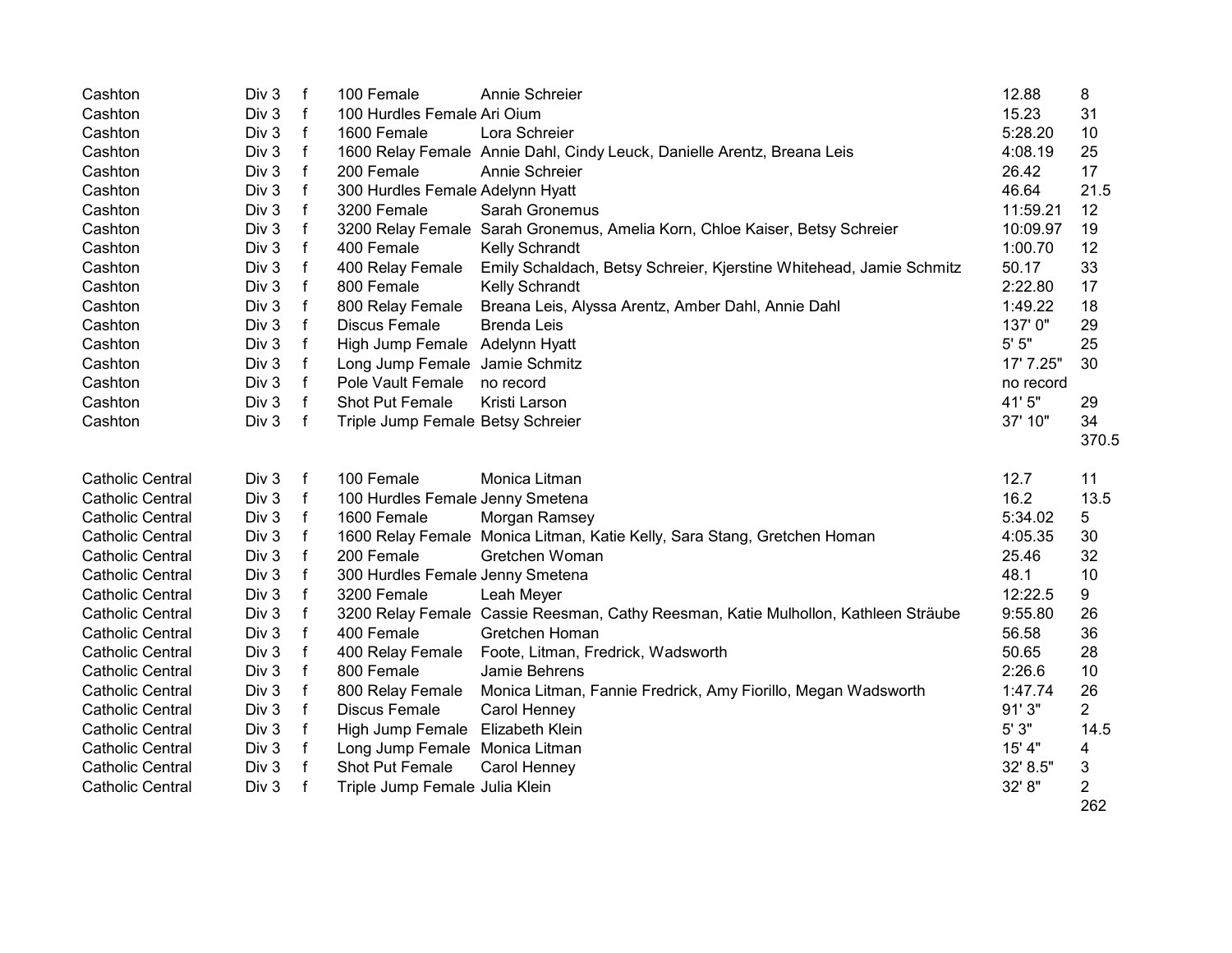| Cuba City  | Div 3 | $\mathsf f$  | 100 Female                          | Mykenzie Vaassen                                                              | 12.55      | 16.5        |
|------------|-------|--------------|-------------------------------------|-------------------------------------------------------------------------------|------------|-------------|
| Cuba City  | Div 3 | $\mathsf{f}$ | 100 Hurdles Female Kimberly Sherwin |                                                                               | 15.2       | 33          |
| Cuba City  | Div 3 | f            | 1600 Female                         | <b>Kelly Placke</b>                                                           | 5:15.24    | 24          |
| Cuba City  | Div 3 | $\mathsf f$  |                                     | 1600 Relay Female Shay Lierman, Sadie Murray, Bailey Kerkel, Mykenzie Vaassen | 4:07.42    | 27          |
| Cuba City  | Div 3 | f            | 200 Female                          | L. Timmerman                                                                  | 25.6       | 30.5        |
| Cuba City  | Div 3 | f            | 300 Hurdles Female Katie Langmeier  |                                                                               | 46.06      | 27          |
| Cuba City  | Div 3 | f            | 3200 Female                         | <b>Kelly Placke</b>                                                           | 11:50.71   | 15          |
| Cuba City  | Div 3 | f            |                                     | 3200 Relay Female Leslie Pitzen, J. Murphy, Brooke Bausch, Amy Tranel         | 9:42.44    | 37          |
| Cuba City  | Div 3 | f            | 400 Female                          | <b>Brooke Bausch</b>                                                          | 59.6       | 25          |
| Cuba City  | Div 3 | $\mathsf f$  | 400 Relay Female                    | Brinley Wood, Sadie Murray, Mykenzie Vaassen, Kaitlyn Kaiser                  | 50.1       | 34          |
| Cuba City  | Div 3 | f            | 800 Female                          | <b>Kelly Placke</b>                                                           | 2:20.36    | 23          |
| Cuba City  | Div 3 | f            | 800 Relay Female                    | Shay Lierman, Sadie Murray, Mykenzie Vaassen, Kaitlyn Kaiser                  | 1:45.06    | 35          |
| Cuba City  | Div 3 | f            | Discus Female                       | Parker Kopp                                                                   | 122'2"     | 20          |
| Cuba City  | Div 3 | f            | High Jump Female Katie Langmeier    |                                                                               | 5' 9"      | 34          |
| Cuba City  | Div 3 | $\mathsf f$  | Long Jump Female Kaitlin Kaiser     |                                                                               | 18'2.25"   | 35.5        |
| Cuba City  | Div 3 | $\mathsf f$  | Pole Vault Female                   | <b>Karen Burrows</b>                                                          | 9'6''      | 11.5        |
| Cuba City  | Div 3 | f            | Shot Put Female                     | Mollie Wedige                                                                 | 41'4.5"    | 27.5        |
| Cuba City  | Div 3 | f            | Triple Jump Female Mary Timmerman   |                                                                               | 37'2.25"   | 32          |
|            |       |              |                                     |                                                                               |            | 487.5       |
| Darlington | Div 3 | f            | 100 Female                          | Danielle Ruf                                                                  | 12.6       | 14.5        |
| Darlington | Div 3 | f            | 100 Hurdles Female Kristin Osterday |                                                                               | 16.2       | 13.5        |
| Darlington | Div 3 | $\mathsf f$  | 1600 Female                         | Ciara Wiegel                                                                  | 5:15.75    | 23          |
| Darlington | Div 3 | $\mathsf f$  |                                     | 1600 Relay Female Amy Jorgenson, Claire Scott, Hannah Huffman, Alison Wedig   | 4:05.05    | 31          |
| Darlington | Div 3 | f            | 200 Female                          | Kathleen Mathias                                                              | 26.53      | 15          |
| Darlington | Div 3 | f            | 300 Hurdles Female Lizzie Schwartz  |                                                                               | 48.16      | 9           |
| Darlington | Div 3 | f            | 3200 Female                         | Erin Goebel                                                                   | 11:41.4    | 19          |
| Darlington | Div 3 | f            |                                     | 3200 Relay Female Hana Miehe, Ciara Wiegel, Olivia Wedig, Abby Wedig          | 9:44.05    | 35          |
| Darlington | Div 3 | f            | 400 Female                          | Kari Wonders                                                                  | 59.5       | 26          |
| Darlington | Div 3 | f            | 400 Relay Female                    | Carly Langkamp, Sadie Fitzsimons, Kathleen Mathias, Kaylee Meyers             | 51.4       | 23          |
| Darlington | Div 3 | f            | 800 Female                          | Abby Wedig                                                                    | 2:17.29    | 35          |
| Darlington | Div 3 | f            | 800 Relay Female                    | Roxi Reuter, Sydney Beasley, Lizzie Schwartz, Kathleen Mathias                | 1:47.26    | 30          |
| Darlington | Div 3 | f            | <b>Discus Female</b>                | Melissa Lancaster                                                             | 130' 10"   | 27          |
| Darlington | Div 3 | f            | High Jump Female Lindsay Olson      |                                                                               | 5' 4.25"   | 23          |
| Darlington | Div 3 | f            | Long Jump Female Kristin Osterday   |                                                                               | 16' 11.25" | 19          |
| Darlington | Div 3 | f            | Pole Vault Female                   | Hunter Weber                                                                  | 9' 9''     | 14.5        |
| Darlington | Div 3 | f            | Shot Put Female                     | Emily O'Brien                                                                 | 40' 2.75"  | 18          |
| Darlington | Div 3 | f            | Triple Jump Female Kristin Osterday |                                                                               | 34' 8"     | 15.5<br>391 |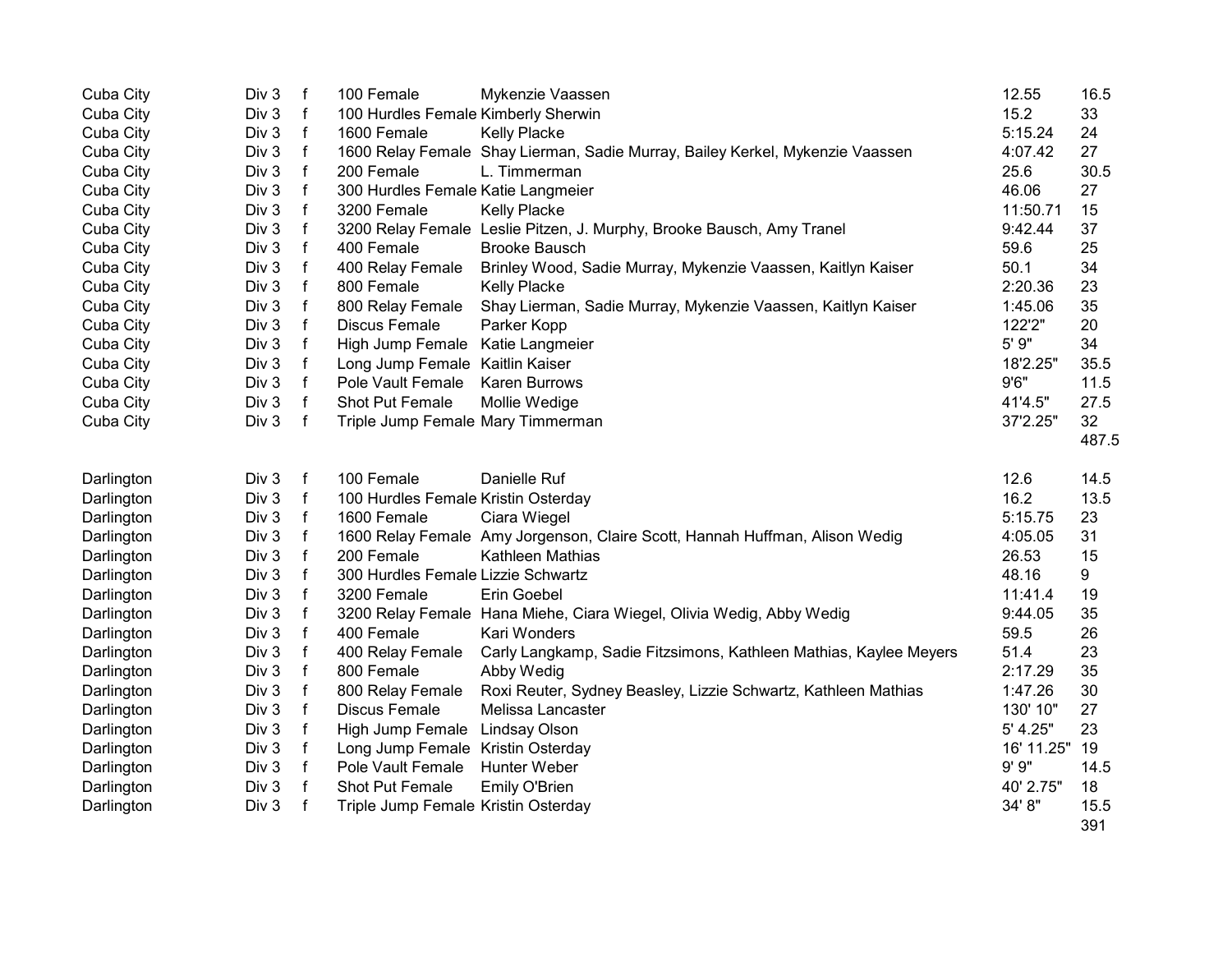| Deerfield | Div 3 | $\mathsf{f}$ | 100 Female                            | <b>Cassie Reinhardt</b>                                                       | 12.55      | 16.5           |
|-----------|-------|--------------|---------------------------------------|-------------------------------------------------------------------------------|------------|----------------|
| Deerfield | Div 3 | f            | 100 Hurdles Female McKenzie Jolicoeur |                                                                               | 16.26      | 12             |
| Deerfield | Div 3 | $\mathsf f$  | 1600 Female                           | Pat Zickert                                                                   | 5:07.6     | 32             |
| Deerfield | Div 3 | $\mathsf f$  |                                       | 1600 Relay Female Gracie Wilson, Jessica Jacobs, Reece Matheson, Maren Jensen | 4:10.23    | 20             |
| Deerfield | Div 3 | $\mathsf f$  | 200 Female                            | Joanna Schmitt                                                                | 26.54      | 13.5           |
| Deerfield | Div 3 | f            | 300 Hurdles Female Anne Sracic        |                                                                               | 47.35      | 17             |
| Deerfield | Div 3 | $\mathsf f$  | 3200 Female                           | Pat Zickert                                                                   | 11:10.27   | 35             |
| Deerfield | Div 3 | f            |                                       | 3200 Relay Female Maren Jensen, Ashley Jacobs, Jessica Jacobs, Reece Matheson | 9:48.9     | 30             |
| Deerfield | Div 3 | $\mathsf{f}$ | 400 Female                            | Stephanie Jahn                                                                | 01:00.6    | 16.5           |
| Deerfield | Div 3 | f            | 400 Relay Female                      | Rebecca Roberts, Steph Doyle, Emily Shea, Deanna McCusky                      | 52.4       | 11             |
| Deerfield | Div 3 | f            | 800 Female                            | Pat Zickert                                                                   | 2:19.7     | 27             |
| Deerfield | Div 3 | f            | 800 Relay Female                      | Carrie Morschauser, Steph Allen, Kristen Polzin, Joanna Schmitt               | 1:50.3     | 12             |
| Deerfield | Div 3 | $\mathsf{f}$ | Discus Female                         | Jamae Gjermo                                                                  | 139'6"     | 32             |
| Deerfield | Div 3 | f            |                                       | High Jump Female Carrie Morschauser                                           | 5' 4"      | 20.5           |
| Deerfield | Div 3 | f            |                                       | Long Jump Female Carrie Morschauser                                           | 17'1.75"   | 20             |
| Deerfield | Div 3 | $\mathsf f$  | Pole Vault Female                     | Amber Rogers                                                                  | 10'1"      | 19.5           |
| Deerfield | Div 3 | $\mathsf f$  | Shot Put Female                       | Jamae Gjermo                                                                  | 46'7.25"   | 35             |
| Deerfield | Div 3 | $\mathsf{f}$ |                                       | Triple Jump Female Carrie Morschauser                                         | 37'0.5"    | 31             |
|           |       |              |                                       |                                                                               |            | 400.5          |
| DeSoto    | Div 3 | $\mathsf{f}$ | 100 Female                            | Victoria Chapes                                                               | 12.9       | $\overline{7}$ |
| DeSoto    | Div 3 | f            | 100 Hurdles Female Isabel Lindgren    |                                                                               | 16.01      | 17             |
| DeSoto    | Div 3 | $\mathsf{f}$ | 1600 Female                           | Lauren Voelker                                                                | 5:49.43    | 3              |
| DeSoto    | Div 3 | f            |                                       | 1600 Relay Female Debbie Venner, Julie Everson, Kristine Englerth, Toni Bodah | 4:09.5     | 22             |
| DeSoto    | Div 3 | $\mathsf f$  | 200 Female                            | Jeannine Bolster                                                              | 26.44      | 16             |
| DeSoto    | Div 3 | f            | 300 Hurdles Female Debbie Venner      |                                                                               | 49.93      | $\overline{2}$ |
| DeSoto    | Div 3 | f            | 3200 Female                           | Marcia Dale                                                                   | 13:40.00   | 3              |
| DeSoto    | Div 3 | f            |                                       | 3200 Relay Female Julia Wiltinger, Lila Tully, Emily Scoville, Lauren Voelker | 10:59.59   | $\sqrt{5}$     |
| DeSoto    | Div 3 | $\mathsf f$  | 400 Female                            | Lauren Voelker                                                                | 1:02.58    | 3              |
| DeSoto    | Div 3 | $\mathsf{f}$ | 400 Relay Female                      | Donna Penchi, Dawn Campbell, Angie Rumsey, Toni Bodah                         | 50.87      | 26             |
| DeSoto    | Div 3 | $\mathsf f$  | 800 Female                            | Lauren Voelker                                                                | 2:30.48    | 5              |
| DeSoto    | Div 3 | f            | 800 Relay Female                      | Donna Penchi, Dawn Campbell, Angie Rumsey, Toni Bodah                         | 1:47.90    | 24.5           |
| DeSoto    | Div 3 | f            | <b>Discus Female</b>                  | Rachel Oppriecht                                                              | 123' 5"    | 22             |
| DeSoto    | Div 3 | f            | High Jump Female                      | Natalie Randa                                                                 | 5' 3"      | 14.5           |
| DeSoto    | Div 3 | f            | Long Jump Female Isabel Lindgren      |                                                                               | 17' 8"     | 31             |
| DeSoto    | Div 3 | $\mathsf f$  | Pole Vault Female                     | Lila Tully                                                                    | 10' 6"     | 23.5           |
| DeSoto    | Div 3 | f            | Shot Put Female                       | Rachel Oppriecht                                                              | 37' 10.75" | 14             |
| DeSoto    | Div 3 | $\mathbf f$  | Triple Jump Female Kasey Ballwahn     |                                                                               | 36'        | 24<br>262.5    |
|           |       |              |                                       |                                                                               |            |                |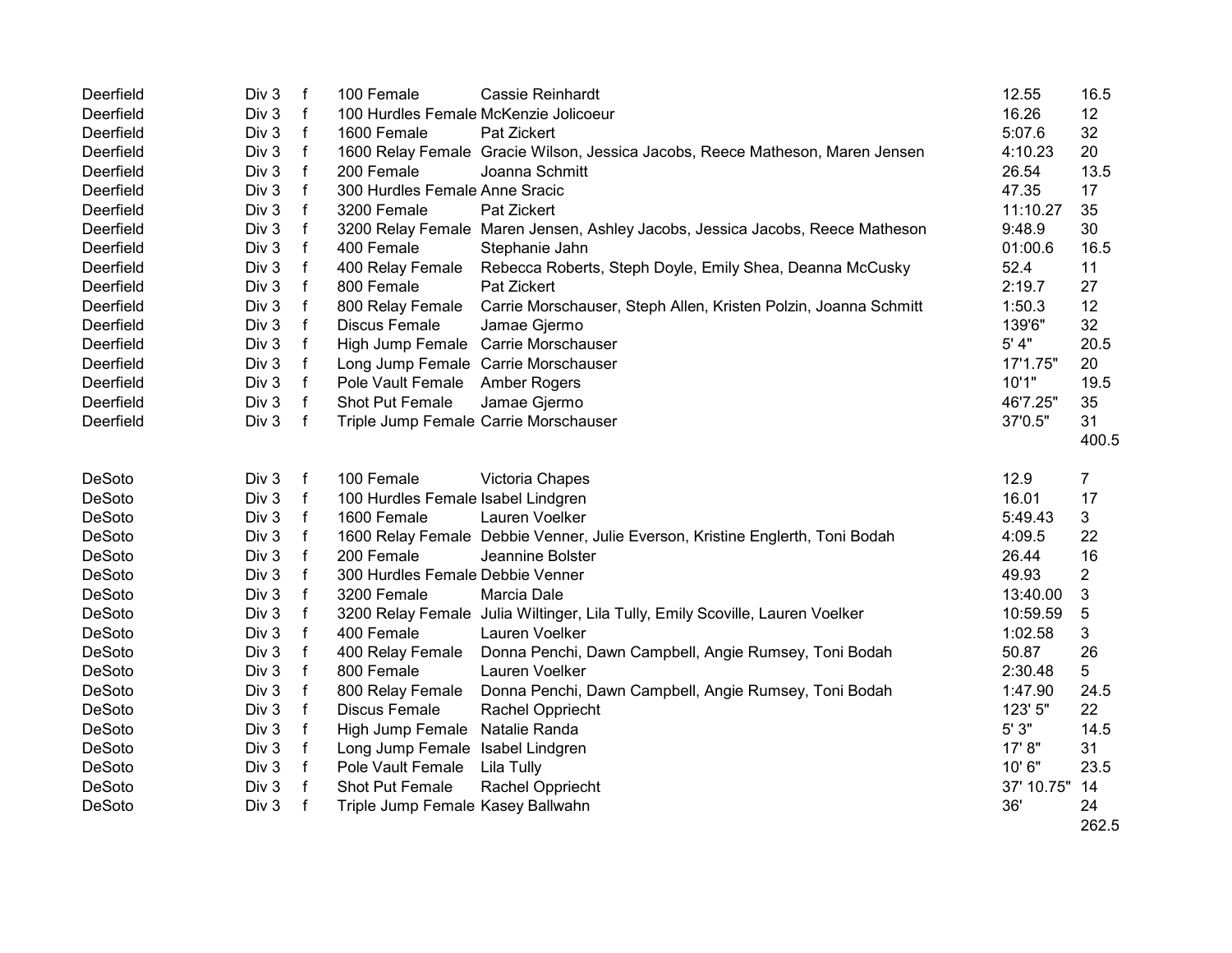| Dodgeland | Div 3 | f            | 100 Female                           | Megan Rennhack                                                                      | 12.26     | 27   |
|-----------|-------|--------------|--------------------------------------|-------------------------------------------------------------------------------------|-----------|------|
| Dodgeland | Div 3 | $\mathsf{f}$ | 100 Hurdles Female Megan Rennhack    |                                                                                     | 14.42     | 36   |
| Dodgeland | Div 3 | $\mathsf{f}$ | 1600 Female                          | Meygan Benzing                                                                      | 5:11.31   | 29   |
| Dodgeland | Div 3 | $\mathsf{f}$ |                                      | 1600 Relay Female Brooke Bassette, Stephanie Frey, Paula Wiebelhaus, Kim Priewe     | 4:10.5    | 17   |
| Dodgeland | Div 3 | $\mathsf{f}$ | 200 Female                           | Megan Rennhack                                                                      | 25.89     | 25.5 |
| Dodgeland | Div 3 | f            | 300 Hurdles Female Megan Rennhack    |                                                                                     | 43.75     | 35   |
| Dodgeland | Div 3 | f            | 3200 Female                          | Meygan Benzing                                                                      | 11:32.64  | 26   |
| Dodgeland | Div 3 | f            |                                      | 3200 Relay Female Meygan Benzing, Julia Holtz, Symantha Benzing, Jamie Huber        | 9:50.54   | 28   |
| Dodgeland | Div 3 | f            | 400 Female                           | Megan Rennhack                                                                      | 1:00.7    | 15   |
| Dodgeland | Div 3 | $\mathsf{f}$ | 400 Relay Female                     | Jenny Schmidt, Amanda Beaudry, Nikki Kennedy, Julie Wiebelhaus                      | 51.4      | 23   |
| Dodgeland | Div 3 | $\mathsf{f}$ | 800 Female                           | <b>Kim Priewe</b>                                                                   | 2:22.7    | 18   |
| Dodgeland | Div 3 | f            | 800 Relay Female                     | Julie Wiebelhaus, Joni Wiebelhaus, Amanda Beaudry, Nikki Kennedy                    | 1:47.3    | 29   |
| Dodgeland | Div 3 | $\mathsf{f}$ | Discus Female                        | <b>Christy Mortenson</b>                                                            | 138' 7.5" | 31   |
| Dodgeland | Div 3 | $\mathsf{f}$ | High Jump Female Joni Wiebelhaus     |                                                                                     | 5'2"      | 8    |
| Dodgeland | Div 3 | $\mathsf f$  | Long Jump Female Cindy Radke         |                                                                                     | 16' 6"    | 10   |
| Dodgeland | Div 3 | $\mathsf{f}$ | Pole Vault Female                    | Miranda Firari                                                                      | 10' 6"    | 23.5 |
| Dodgeland | Div 3 | $\mathsf{f}$ | Shot Put Female                      | <b>Christy Mortenson</b>                                                            | 36' 1"    | 8    |
| Dodgeland | Div 3 | $\mathsf{f}$ | Triple Jump Female Marine Trentesaux |                                                                                     | 33' 4"    | 5    |
|           |       |              |                                      |                                                                                     |           | 394  |
|           |       |              |                                      |                                                                                     |           |      |
| Edgar     | Div 3 | f            | 100 Female                           | <b>Emily Dittman</b>                                                                | 12.47     | 23   |
| Edgar     | Div 3 | $\mathsf{f}$ | 100 Hurdles Female Tessa Thurs       |                                                                                     | 15.23     | 31   |
| Edgar     | Div 3 | $\mathsf f$  | 1600 Female                          | Marissa Ellenbecker                                                                 | 5:07.86   | 30   |
| Edgar     | Div 3 | $\mathsf{f}$ |                                      | 1600 Relay Female JENA HEIDMANN, HOLLY DENFELD, TESSA THURS, ELIZABETH POSP 3:58.31 |           | 35   |
| Edgar     | Div 3 | $\mathsf{f}$ | 200 Female                           | Elizabeth Pospyhalla                                                                | 25.75     | 28   |
| Edgar     | Div 3 | f            | 300 Hurdles Female Macey Wirkus      |                                                                                     | 45.07     | 32   |
| Edgar     | Div 3 | f            | 3200 Female                          | Marissa Ellenbecker                                                                 | 11:19.48  | 30   |
| Edgar     | Div 3 | $\mathsf f$  |                                      | 3200 Relay Female CONNIE URMANSKI, BRIANNA SKRZYPCAK, DANA LEMANSKI, ERIN R09:46.71 |           | 32   |
| Edgar     | Div 3 | $\mathsf{f}$ | 400 Female                           | Elizabeth Pospyhalla                                                                | 57.38     | 33   |
| Edgar     | Div 3 | $\mathsf f$  | 400 Relay Female                     | KELSEY STEINKE, JENA HEIDMANN, FARYN WIRKUS, KIRA DITTMAN 49.21                     |           | 36   |
| Edgar     | Div 3 | $\mathsf{f}$ | 800 Female                           | Elizabeth Pospyhalla                                                                | 2:17.38   | 34   |
| Edgar     | Div 3 | f            | 800 Relay Female                     | JENA HEIDMANN, EMILY DITTMAN, HOLLY DENFELD, KIRA DITTMAN                           | 1:44.37   | 36   |
| Edgar     | Div 3 | f            | Discus Female                        | Dawn Leffel                                                                         | 121'4"    | 17   |
| Edgar     | Div 3 | f            | High Jump Female Tracy Peterson      |                                                                                     | 5'5''     | 25   |
| Edgar     | Div 3 | f            | Long Jump Female Jena Heidmann       |                                                                                     | 17' 3.75" | 23   |
| Edgar     | Div 3 | $\mathsf f$  | Pole Vault Female                    | Faryn Wirkus                                                                        | 11' 9"    | 29   |
| Edgar     | Div 3 | f            | Shot Put Female                      | Renee Leffel                                                                        | 39' 9.75" | 16   |
| Edgar     | Div 3 | $\mathsf f$  | Triple Jump Female Bailey Imhoff     |                                                                                     | 37' 10"   | 34   |
|           |       |              |                                      |                                                                                     |           | 524  |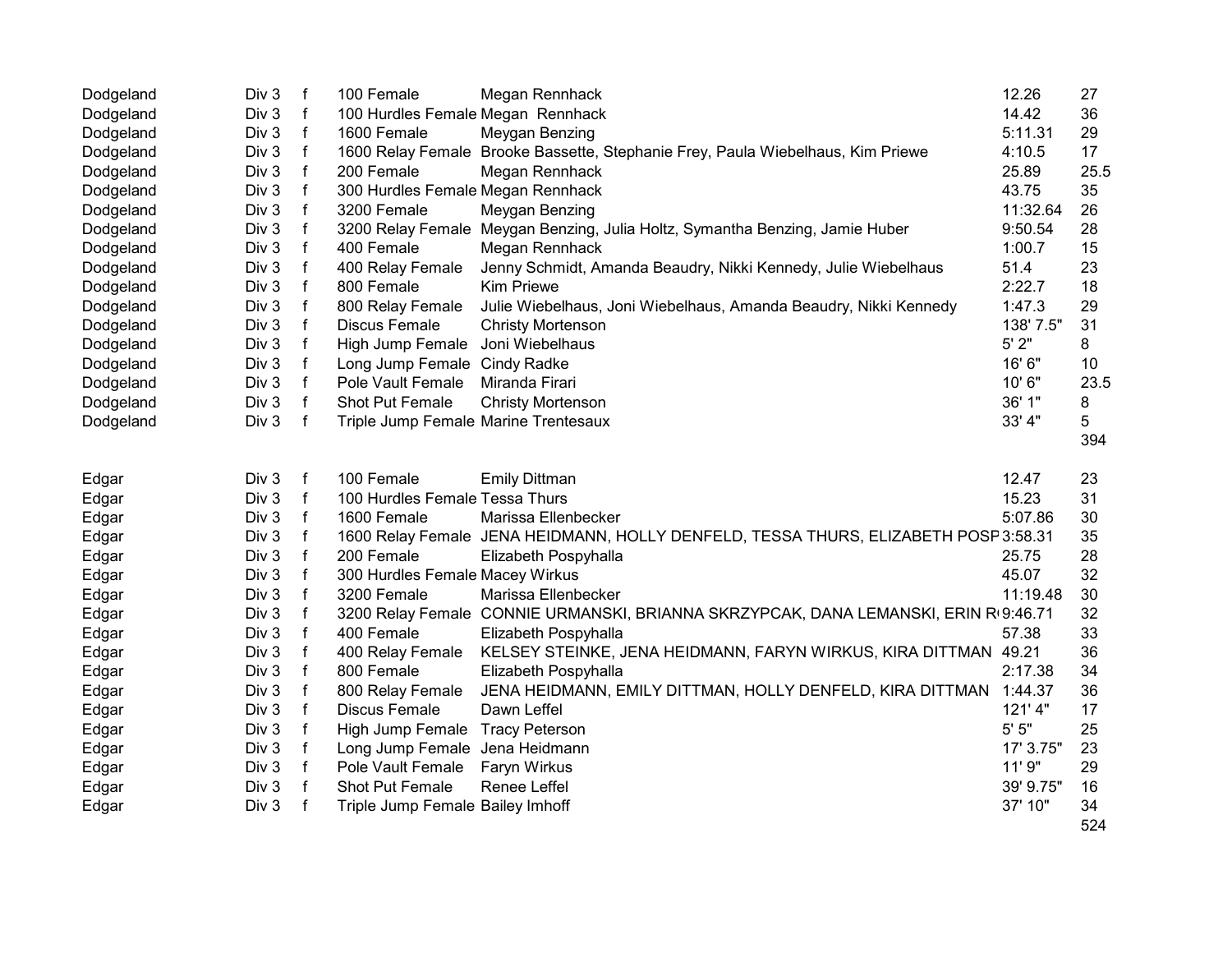| Elmwood/Plum City | Div 3 | f           | 100 Female                           | J. Reitz                                                                     | 13.34     | $\overline{\mathbf{c}}$ |
|-------------------|-------|-------------|--------------------------------------|------------------------------------------------------------------------------|-----------|-------------------------|
| Elmwood/Plum City | Div 3 | $\mathsf f$ | 100 Hurdles Female S. Gilles         |                                                                              | 16.92     | 3                       |
| Elmwood/Plum City | Div 3 | $\mathsf f$ | 1600 Female                          | K. Todd                                                                      | 5:11.63   | 27                      |
| Elmwood/Plum City | Div 3 | $\mathsf f$ |                                      | 1600 Relay Female H. Von Holtum, J. Olson, M. Boyer, B. Hartung              | 4:08.48   | 24                      |
| Elmwood/Plum City | Div 3 | $\mathsf f$ | 200 Female                           | J. Reitz                                                                     | 27.06     | 6                       |
| Elmwood/Plum City | Div 3 | $\mathsf f$ | 300 Hurdles Female S. Gilles         |                                                                              | 47.49     | 15                      |
| Elmwood/Plum City | Div 3 | $\mathsf f$ | 3200 Female                          | K. Todd                                                                      | 11:23.83  | 28                      |
| Elmwood/Plum City | Div 3 | $\mathsf f$ |                                      | 3200 Relay Female J. Tiffany, K. Sabelko, K. Feuker, K. Todd                 | 9:45.68   | 33                      |
| Elmwood/Plum City | Div 3 | f           | 400 Female                           | L. Feuker                                                                    | 1:02.14   | 4                       |
| Elmwood/Plum City | Div 3 | $\mathsf f$ | 400 Relay Female                     | J. Olson, K. Lee, M. Boyer, M. Sweeney                                       | 52.54     | 10                      |
| Elmwood/Plum City | Div 3 | $\mathsf f$ | 800 Female                           | E. Danzinger                                                                 | 2:22.39   | 19                      |
| Elmwood/Plum City | Div 3 | $\mathsf f$ | 800 Relay Female                     | J. Olson, K. Lee, M. Boyer, S. Gilles                                        | 1:48.89   | 19                      |
| Elmwood/Plum City | Div 3 | f           | <b>Discus Female</b>                 | K. Yarrington                                                                | 102'2"    | 5                       |
| Elmwood/Plum City | Div 3 | $\mathsf f$ | High Jump Female T. Ginsbach         |                                                                              | 5' 1"     | 5                       |
| Elmwood/Plum City | Div 3 | $\mathsf f$ | Long Jump Female A. Daleidon         |                                                                              | 15'6"     | 6                       |
| Elmwood/Plum City | Div 3 | $\mathsf f$ | Pole Vault Female                    | J. Holt                                                                      | 9'6''     | 11.5                    |
| Elmwood/Plum City | Div 3 | $\mathsf f$ | Shot Put Female                      | K. Yarrington                                                                | 33'0"     | 4                       |
| Elmwood/Plum City | Div 3 | $\mathsf f$ | Triple Jump Female S. Gilles         |                                                                              | 33'11.75" | 11                      |
|                   |       |             |                                      |                                                                              |           | 232.5                   |
| Fennimore         | Div 3 | f           | 100 Female                           | <b>Heather Bloyer</b>                                                        | 12.01     | 31                      |
| Fennimore         | Div 3 | $\mathsf f$ | 100 Hurdles Female Nancy Schellinger |                                                                              | 15.24     | 29                      |
| Fennimore         | Div 3 | $\mathsf f$ | 1600 Female                          | Kayla Sheckles                                                               | 5:23.22   | 18                      |
| Fennimore         | Div 3 | $\mathsf f$ |                                      | 1600 Relay Female Lauryn Bunn, Delanee Klaas, Madelyn Adam, Brynlee Nelson   | 4:03.78   | 33                      |
| Fennimore         | Div 3 | f           | 200 Female                           | <b>Heather Bloyer</b>                                                        | 26.1      | 23                      |
| Fennimore         | Div 3 | f           | 300 Hurdles Female Nancy Schellinger |                                                                              | 45.01     | 33                      |
| Fennimore         | Div 3 | $\mathsf f$ | 3200 Female                          | <b>Wendy Winkers</b>                                                         | 11:28.03  | 27                      |
| Fennimore         | Div 3 | $\mathsf f$ |                                      | 3200 Relay Female Alexa Nutter, Kayla Sheckles, Jerica Nelson, Chelsea Henry | 9:45.21   | 34                      |
| Fennimore         | Div 3 | $\mathsf f$ | 400 Female                           | <b>Brynlee Nelson</b>                                                        | 58.53     | 29                      |
| Fennimore         | Div 3 | $\mathsf f$ | 400 Relay Female                     | Brittnee Fordney, Jeni Olson, Ashley Waltz, Jackie Schellinger               | 51.78     | 19                      |
| Fennimore         | Div 3 | f           | 800 Female                           | <b>Brynlee Nelson</b>                                                        | 2:15.54   | 36                      |
| Fennimore         | Div 3 | f           | 800 Relay Female                     | Jenny Martin, Kim Blackburn, Becky Kroll, Kelly Martin                       | 1:48.46   | 21                      |
| Fennimore         | Div 3 | $\mathsf f$ | <b>Discus Female</b>                 | Aspen Neisius                                                                | 122' 6"   | 19                      |
| Fennimore         | Div 3 | f           | High Jump Female                     | <b>Cortney Wetter</b>                                                        | 5'2"      | 8                       |
| Fennimore         | Div 3 | f           | Long Jump Female Becky Kroll         |                                                                              | 17' 4.5"  | 25                      |
| Fennimore         | Div 3 | $\mathsf f$ | Pole Vault Female                    | Courtney Jentz                                                               | 9'6''     | 11.5                    |
| Fennimore         | Div 3 | $\mathsf f$ | Shot Put Female                      | Kirsten Henry                                                                | 40' 6.25" | 20                      |
| Fennimore         | Div 3 | f           | Triple Jump Female Brynlee Nelson    |                                                                              | 35' 1.25" | 21                      |
|                   |       |             |                                      |                                                                              |           | 437.5                   |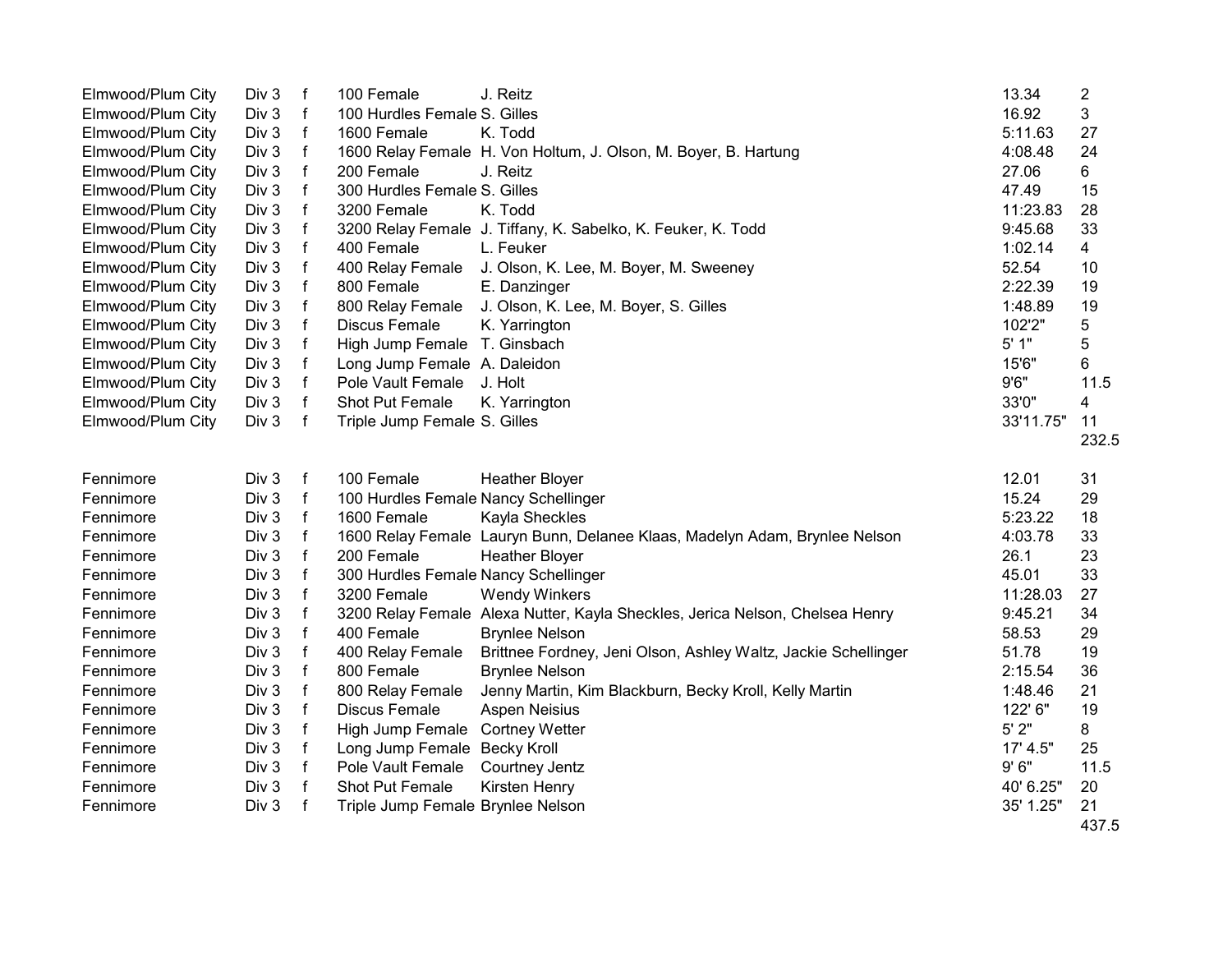| Div 3<br>100 Female<br>13.1<br>Gilman<br>f<br><b>Charlotte Mallo</b>                                                                       | 5     |
|--------------------------------------------------------------------------------------------------------------------------------------------|-------|
| Div 3<br>$\mathsf{f}$<br>17.1<br>Gilman<br>100 Hurdles Female Fawn Podolak                                                                 | 2     |
| $\mathsf f$<br>Div 3<br>5:32.9<br>1600 Female<br>Melodie Konsella<br>Gilman                                                                | 6     |
| $\mathsf f$<br>Div 3<br>4:15.12<br>Gilman<br>1600 Relay Female Mary Doro, Brandee Lockburner, Kathy Olejnichak, Michelle Wojcik            | 5     |
| $\mathsf{f}$<br>27.1<br>Div 3<br>200 Female<br>Gilman<br>Sheila Wojcik                                                                     | 3.5   |
| $\mathsf f$<br>47.58<br>Div 3<br>300 Hurdles Female Fawn Podolak<br>Gilman                                                                 | 13    |
| $\mathsf f$<br>12:39.4<br>Gilman<br>Div 3<br>3200 Female<br>Angie Gallick                                                                  | 6     |
| Div 3<br>f<br>10:12.0<br>Gilman<br>3200 Relay Female Jenny Krug, Michelle Wojcik, Sarah Herman, Kathy Olejnichak                           | 17    |
| Div 3<br>f<br>400 Female<br>1:02.0<br>Gilman<br><b>Elaine Wojcik</b>                                                                       | 5     |
| $\mathsf{f}$<br>Div 3<br>Jill Morris, Nicolle Mechelke, Sheryl Wojcik, Sheila Wojcik<br>53.7<br>Gilman<br>400 Relay Female                 | 5     |
| $\mathsf f$<br>Div 3<br>800 Female<br>2:26.5<br>Gilman<br>Kathy Olejnichak                                                                 | 11    |
| $\mathsf f$<br>1:52.9<br>Gilman<br>Div 3<br>800 Relay Female<br>Sheryl Wojcik, Marissa Glidden, Nicolle Mechelke, Sheila Wojcik            | 6     |
| f<br>124'11"<br>Gilman<br>Div 3<br>Discus Female<br>Karen Fedors                                                                           | 23    |
| 5'2"<br>Div 3<br>f<br>High Jump Female Fawn Podolak<br>Gilman                                                                              | 8     |
| 15'3"<br>Div 3<br>f<br>Gilman<br>Long Jump Female Sheila Wojcik                                                                            | 3     |
| $\mathsf f$<br>8'6''<br>Div 3<br>Pole Vault Female<br>Gilman<br>Desiree Budzinski                                                          | 3     |
| $\mathsf{f}$<br>Div 3<br>41'4.5"<br>Gilman<br>Shot Put Female<br>Karen Fedors                                                              | 27.5  |
| $\mathsf{f}$<br>33'8"<br>Div 3<br>Gilman<br>Triple Jump Female Aubrey Syryczuk                                                             | 7.5   |
|                                                                                                                                            | 156.5 |
| 100 Female<br><b>Glenwood City</b><br>Div 3<br>f<br><b>Kristy Delong</b><br>12.1                                                           | 29    |
| $\mathsf f$<br>15.3<br><b>Glenwood City</b><br>Div 3<br>100 Hurdles Female Jessica Michalski                                               | 28    |
| f<br>5:25.97<br><b>Glenwood City</b><br>Div 3<br>1600 Female<br>Michelle Jeske                                                             | 14    |
| $\mathsf{f}$<br>4:10.5<br>Glenwood City<br>Div 3<br>1600 Relay Female Jennifer Thompson, Stacey Hennessy, Kristy Delong, Carrie Mitch      | 16    |
| $\mathsf{f}$<br>Div 3<br>27.1<br>Glenwood City<br>200 Female<br><b>Kristy Delong</b>                                                       | 3.5   |
| $\mathsf f$<br>Div 3<br>46.5<br><b>Glenwood City</b><br>300 Hurdles Female Jessica Michalski                                               | 23    |
| Div 3<br>$\mathsf f$<br>11:58.22<br><b>Glenwood City</b><br>3200 Female<br><b>Taylor Drinkman</b>                                          | 13    |
| $\mathsf{f}$<br>Div 3<br>10:01.73<br>Glenwood City<br>3200 Relay Female Taylor Drinkman, Jennifer Kopacz, Kaylie Scalze, Morgan Kadinger   | 23    |
| $\mathsf{f}$<br>Div 3<br>400 Female<br><b>Carrie Mitch</b><br>1:00.1<br>Glenwood City                                                      | 21    |
| $\mathsf f$<br>52.59<br>Div 3<br><b>Glenwood City</b><br>400 Relay Female<br>Kayla Bloss, Jennifer Kopacz, Gabby Peterson, Morgan Kadinger | 9     |
| $\mathbf f$<br>2:22.10<br>Div 3<br>800 Female<br><b>Carrie Mitch</b><br>Glenwood City                                                      | 20    |
| $\mathsf f$<br>1:53.40<br><b>Glenwood City</b><br>Div 3<br>800 Relay Female<br>Amy Steffen, Sonya Schug, Nicole Jackelen, Becca Meyer      | 4     |
| Div 3<br>f<br>120' 10"<br>Glenwood City<br><b>Discus Female</b><br>Maddie Erickson                                                         | 15    |
| 5'2"<br>Div 3<br>f<br>Glenwood City<br>High Jump Female<br><b>Haley Tiberg</b>                                                             | 8     |
| Div 3<br>f<br>Long Jump Female Carrie Mitch<br>16'11"<br><b>Glenwood City</b>                                                              | 18    |
| $\mathsf f$<br>9'3''<br><b>Glenwood City</b><br>Div 3<br>Pole Vault Female<br>Tammy Hoffman                                                | 9     |
| $\mathsf f$<br>Jennifer Klatt<br>40'00.75"<br><b>Glenwood City</b><br>Div 3<br>Shot Put Female                                             | 17    |
|                                                                                                                                            |       |
| Div 3<br>f<br>35'00.50"<br><b>Glenwood City</b><br>Triple Jump Female Jessica Michalski                                                    | 19    |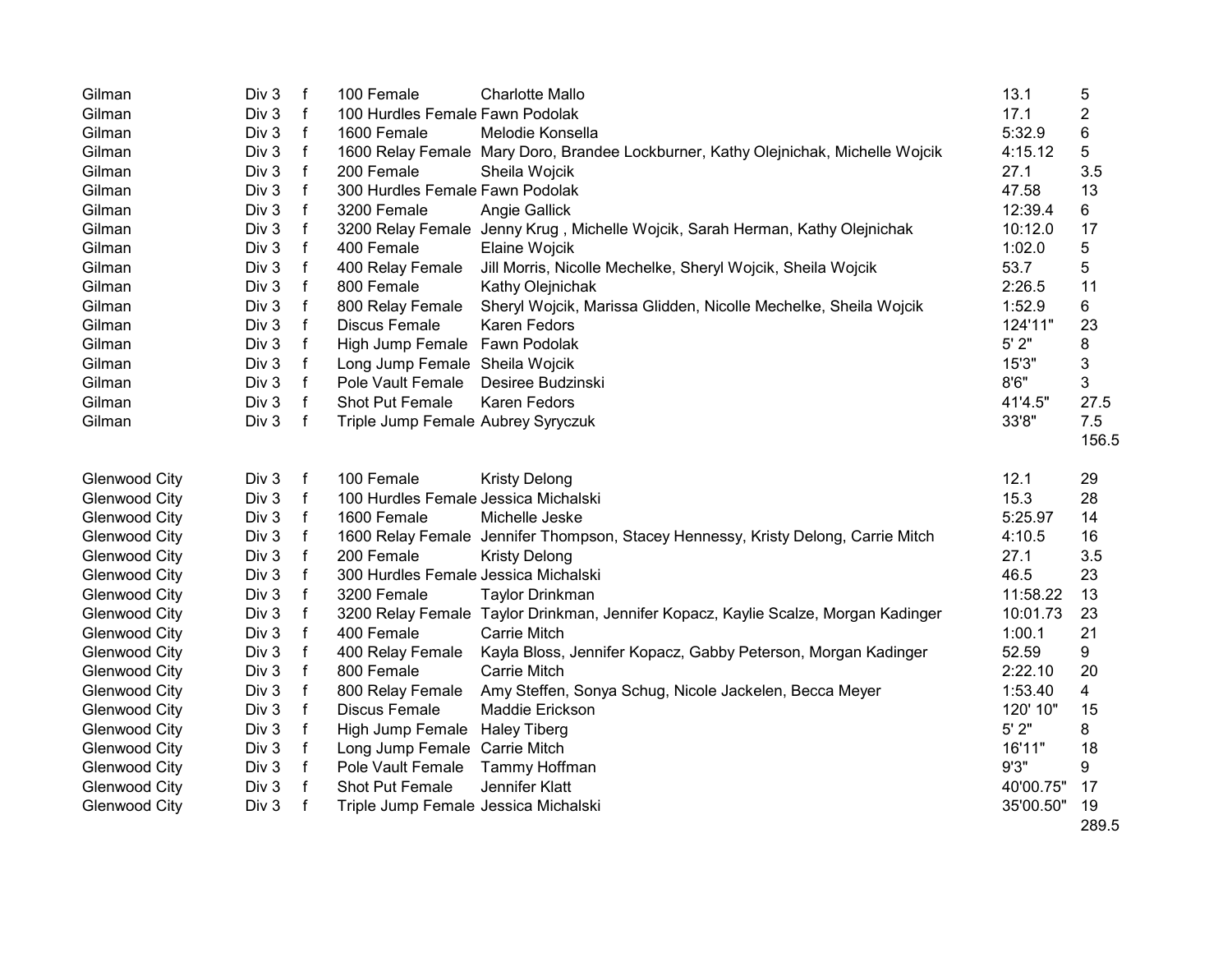| Div 3<br>$\mathsf{f}$<br>15.93<br>Hilbert<br>100 Hurdles Female Laney Halbach<br>20<br>$\mathsf{f}$<br>Div 3<br>1600 Female<br>5:19.82<br>19<br>Hilbert<br><b>Missy Mader</b><br>$\mathsf{f}$<br>Div 3<br>1600 Relay Female AnnLeah Jones, Shania Schmitz, Sam Thiel, Makyalee Kuhn<br>4:03.96<br>32<br>Hilbert<br>$\mathsf f$<br>Div 3<br>200 Female<br>25.74<br>29<br>Hilbert<br>Makaylee Kuhn<br>$\mathsf f$<br>Div 3<br>25<br>300 Hurdles Female Donna Gehl<br>46.18<br>Hilbert<br>$\mathsf{f}$<br>Div 3<br>11:48.19<br>Hilbert<br>3200 Female<br>Jackie Nett<br>17<br>Div 3<br>$\mathsf f$<br>9:47.72<br>Hilbert<br>3200 Relay Female Veronica Thiel, Shania Schmitz, Megan Lau, Makaylee Kuhn<br>31<br>Div 3<br>f<br>400 Female<br>56.7<br>35<br>Hilbert<br>Makaylee Kuhn<br>Hilbert<br>Div 3<br>f<br>Katlin Krepline, AnnLeah Jones, Taylor Schoen, Maria Gruett<br>50.48<br>29<br>400 Relay Female<br>$\mathsf{f}$<br>2:18.58<br>Hilbert<br>Div 3<br>800 Female<br>Katlin Krepline<br>31<br>$\mathsf{f}$<br>Div 3<br>22<br>Hilbert<br>800 Relay Female<br>Lara Fondow, Missy Bornemann, Lisa Thiel, Mary Ruhland<br>1:48.06<br>$\mathsf{f}$<br>124'8"<br>Div 3<br><b>Discus Female</b><br>24<br>Hilbert<br><b>Heather Beil</b><br>$\mathsf{f}$<br>Jenna Hudziak<br>5' 4"<br>Div 3<br>High Jump Female<br>20.5<br>Hilbert<br>$\mathsf{f}$<br>16'9"<br>Hilbert<br>Div 3<br>Long Jump Female Jane Gehl<br>14.5<br>$\mathsf{f}$<br>9'6''<br>Div 3<br>11.5<br>Hilbert<br>Pole Vault Female<br>Amanda Stecker<br>$\mathsf{f}$<br>Div 3<br>Shot Put Female<br>41'8"<br>30<br>Hilbert<br>Stephanie Ruhland<br>36'2"<br>Div 3<br>$\mathsf{f}$<br>27<br>Hilbert<br>Triple Jump Female Jane Gehl<br>436.5 | Hilbert | Div 3 | $\mathsf{f}$ | 100 Female | Maria Gruett | 12.52 | 19 |
|--------------------------------------------------------------------------------------------------------------------------------------------------------------------------------------------------------------------------------------------------------------------------------------------------------------------------------------------------------------------------------------------------------------------------------------------------------------------------------------------------------------------------------------------------------------------------------------------------------------------------------------------------------------------------------------------------------------------------------------------------------------------------------------------------------------------------------------------------------------------------------------------------------------------------------------------------------------------------------------------------------------------------------------------------------------------------------------------------------------------------------------------------------------------------------------------------------------------------------------------------------------------------------------------------------------------------------------------------------------------------------------------------------------------------------------------------------------------------------------------------------------------------------------------------------------------------------------------------------------------------------------------------------------------------------------------------------|---------|-------|--------------|------------|--------------|-------|----|
|                                                                                                                                                                                                                                                                                                                                                                                                                                                                                                                                                                                                                                                                                                                                                                                                                                                                                                                                                                                                                                                                                                                                                                                                                                                                                                                                                                                                                                                                                                                                                                                                                                                                                                        |         |       |              |            |              |       |    |
|                                                                                                                                                                                                                                                                                                                                                                                                                                                                                                                                                                                                                                                                                                                                                                                                                                                                                                                                                                                                                                                                                                                                                                                                                                                                                                                                                                                                                                                                                                                                                                                                                                                                                                        |         |       |              |            |              |       |    |
|                                                                                                                                                                                                                                                                                                                                                                                                                                                                                                                                                                                                                                                                                                                                                                                                                                                                                                                                                                                                                                                                                                                                                                                                                                                                                                                                                                                                                                                                                                                                                                                                                                                                                                        |         |       |              |            |              |       |    |
|                                                                                                                                                                                                                                                                                                                                                                                                                                                                                                                                                                                                                                                                                                                                                                                                                                                                                                                                                                                                                                                                                                                                                                                                                                                                                                                                                                                                                                                                                                                                                                                                                                                                                                        |         |       |              |            |              |       |    |
|                                                                                                                                                                                                                                                                                                                                                                                                                                                                                                                                                                                                                                                                                                                                                                                                                                                                                                                                                                                                                                                                                                                                                                                                                                                                                                                                                                                                                                                                                                                                                                                                                                                                                                        |         |       |              |            |              |       |    |
|                                                                                                                                                                                                                                                                                                                                                                                                                                                                                                                                                                                                                                                                                                                                                                                                                                                                                                                                                                                                                                                                                                                                                                                                                                                                                                                                                                                                                                                                                                                                                                                                                                                                                                        |         |       |              |            |              |       |    |
|                                                                                                                                                                                                                                                                                                                                                                                                                                                                                                                                                                                                                                                                                                                                                                                                                                                                                                                                                                                                                                                                                                                                                                                                                                                                                                                                                                                                                                                                                                                                                                                                                                                                                                        |         |       |              |            |              |       |    |
|                                                                                                                                                                                                                                                                                                                                                                                                                                                                                                                                                                                                                                                                                                                                                                                                                                                                                                                                                                                                                                                                                                                                                                                                                                                                                                                                                                                                                                                                                                                                                                                                                                                                                                        |         |       |              |            |              |       |    |
|                                                                                                                                                                                                                                                                                                                                                                                                                                                                                                                                                                                                                                                                                                                                                                                                                                                                                                                                                                                                                                                                                                                                                                                                                                                                                                                                                                                                                                                                                                                                                                                                                                                                                                        |         |       |              |            |              |       |    |
|                                                                                                                                                                                                                                                                                                                                                                                                                                                                                                                                                                                                                                                                                                                                                                                                                                                                                                                                                                                                                                                                                                                                                                                                                                                                                                                                                                                                                                                                                                                                                                                                                                                                                                        |         |       |              |            |              |       |    |
|                                                                                                                                                                                                                                                                                                                                                                                                                                                                                                                                                                                                                                                                                                                                                                                                                                                                                                                                                                                                                                                                                                                                                                                                                                                                                                                                                                                                                                                                                                                                                                                                                                                                                                        |         |       |              |            |              |       |    |
|                                                                                                                                                                                                                                                                                                                                                                                                                                                                                                                                                                                                                                                                                                                                                                                                                                                                                                                                                                                                                                                                                                                                                                                                                                                                                                                                                                                                                                                                                                                                                                                                                                                                                                        |         |       |              |            |              |       |    |
|                                                                                                                                                                                                                                                                                                                                                                                                                                                                                                                                                                                                                                                                                                                                                                                                                                                                                                                                                                                                                                                                                                                                                                                                                                                                                                                                                                                                                                                                                                                                                                                                                                                                                                        |         |       |              |            |              |       |    |
|                                                                                                                                                                                                                                                                                                                                                                                                                                                                                                                                                                                                                                                                                                                                                                                                                                                                                                                                                                                                                                                                                                                                                                                                                                                                                                                                                                                                                                                                                                                                                                                                                                                                                                        |         |       |              |            |              |       |    |
|                                                                                                                                                                                                                                                                                                                                                                                                                                                                                                                                                                                                                                                                                                                                                                                                                                                                                                                                                                                                                                                                                                                                                                                                                                                                                                                                                                                                                                                                                                                                                                                                                                                                                                        |         |       |              |            |              |       |    |
|                                                                                                                                                                                                                                                                                                                                                                                                                                                                                                                                                                                                                                                                                                                                                                                                                                                                                                                                                                                                                                                                                                                                                                                                                                                                                                                                                                                                                                                                                                                                                                                                                                                                                                        |         |       |              |            |              |       |    |
|                                                                                                                                                                                                                                                                                                                                                                                                                                                                                                                                                                                                                                                                                                                                                                                                                                                                                                                                                                                                                                                                                                                                                                                                                                                                                                                                                                                                                                                                                                                                                                                                                                                                                                        |         |       |              |            |              |       |    |
|                                                                                                                                                                                                                                                                                                                                                                                                                                                                                                                                                                                                                                                                                                                                                                                                                                                                                                                                                                                                                                                                                                                                                                                                                                                                                                                                                                                                                                                                                                                                                                                                                                                                                                        |         |       |              |            |              |       |    |
| Johnson Creek<br>Div 3<br>$\mathsf{f}$<br>100 Female<br>Kittana Kulig<br>13.14<br>4                                                                                                                                                                                                                                                                                                                                                                                                                                                                                                                                                                                                                                                                                                                                                                                                                                                                                                                                                                                                                                                                                                                                                                                                                                                                                                                                                                                                                                                                                                                                                                                                                    |         |       |              |            |              |       |    |
| <b>Johnson Creek</b><br>Div 3<br>$\mathsf{f}$<br>100 Hurdles Female Lexi Henningsen<br>15.58<br>23                                                                                                                                                                                                                                                                                                                                                                                                                                                                                                                                                                                                                                                                                                                                                                                                                                                                                                                                                                                                                                                                                                                                                                                                                                                                                                                                                                                                                                                                                                                                                                                                     |         |       |              |            |              |       |    |
| $\mathsf{f}$<br>Div 3<br>1600 Female<br><b>Hannah Constable</b><br>5:27.63<br>11<br>Johnson Creek                                                                                                                                                                                                                                                                                                                                                                                                                                                                                                                                                                                                                                                                                                                                                                                                                                                                                                                                                                                                                                                                                                                                                                                                                                                                                                                                                                                                                                                                                                                                                                                                      |         |       |              |            |              |       |    |
| $\mathsf f$<br>15<br>Div 3<br>1600 Relay Female Taylor Hallam, Mateah Roehl, Kittana Kulig, Hannah Constable<br>4:10.65<br>Johnson Creek                                                                                                                                                                                                                                                                                                                                                                                                                                                                                                                                                                                                                                                                                                                                                                                                                                                                                                                                                                                                                                                                                                                                                                                                                                                                                                                                                                                                                                                                                                                                                               |         |       |              |            |              |       |    |
| $\mathsf{f}$<br>Div 3<br>26.54<br>13.5<br>Johnson Creek<br>200 Female<br><b>Hannah Constable</b>                                                                                                                                                                                                                                                                                                                                                                                                                                                                                                                                                                                                                                                                                                                                                                                                                                                                                                                                                                                                                                                                                                                                                                                                                                                                                                                                                                                                                                                                                                                                                                                                       |         |       |              |            |              |       |    |
| $\mathsf{f}$<br>Div 3<br>300 Hurdles Female Stefanie Schmitt<br>46.23<br>Johnson Creek<br>24                                                                                                                                                                                                                                                                                                                                                                                                                                                                                                                                                                                                                                                                                                                                                                                                                                                                                                                                                                                                                                                                                                                                                                                                                                                                                                                                                                                                                                                                                                                                                                                                           |         |       |              |            |              |       |    |
| $\mathsf f$<br>13:22.50<br>Div 3<br>4<br>Johnson Creek<br>3200 Female<br>Jessica Smith                                                                                                                                                                                                                                                                                                                                                                                                                                                                                                                                                                                                                                                                                                                                                                                                                                                                                                                                                                                                                                                                                                                                                                                                                                                                                                                                                                                                                                                                                                                                                                                                                 |         |       |              |            |              |       |    |
| $\mathsf f$<br>11:37.50<br>Johnson Creek<br>Div 3<br>3200 Relay Female Lindsey Goetz, April Pitzner, Anna Graffin, Jessica Smith<br>3                                                                                                                                                                                                                                                                                                                                                                                                                                                                                                                                                                                                                                                                                                                                                                                                                                                                                                                                                                                                                                                                                                                                                                                                                                                                                                                                                                                                                                                                                                                                                                  |         |       |              |            |              |       |    |
| $\mathsf f$<br>56.99<br>34<br>Johnson Creek<br>Div 3<br>400 Female<br>Hannah Constable                                                                                                                                                                                                                                                                                                                                                                                                                                                                                                                                                                                                                                                                                                                                                                                                                                                                                                                                                                                                                                                                                                                                                                                                                                                                                                                                                                                                                                                                                                                                                                                                                 |         |       |              |            |              |       |    |
| $\mathsf f$<br>Div 3<br>53.64<br>6<br>Johnson Creek<br>400 Relay Female<br>Mateah Roehl, Hannah Constable, Sara Argiolas, Kittana Kulig                                                                                                                                                                                                                                                                                                                                                                                                                                                                                                                                                                                                                                                                                                                                                                                                                                                                                                                                                                                                                                                                                                                                                                                                                                                                                                                                                                                                                                                                                                                                                                |         |       |              |            |              |       |    |
| $\mathsf f$<br>Div 3<br>800 Female<br><b>Hannah Constable</b><br>2:14.84<br>37<br>Johnson Creek                                                                                                                                                                                                                                                                                                                                                                                                                                                                                                                                                                                                                                                                                                                                                                                                                                                                                                                                                                                                                                                                                                                                                                                                                                                                                                                                                                                                                                                                                                                                                                                                        |         |       |              |            |              |       |    |
| $\mathsf f$<br>Johnson Creek<br>Div 3<br>1:50.70<br>10<br>800 Relay Female<br>Taylor Hallam, Mateah Roehl, Kittana Kulig, Hannah Constable                                                                                                                                                                                                                                                                                                                                                                                                                                                                                                                                                                                                                                                                                                                                                                                                                                                                                                                                                                                                                                                                                                                                                                                                                                                                                                                                                                                                                                                                                                                                                             |         |       |              |            |              |       |    |
| $\mathsf f$<br>84' 7"<br>Johnson Creek<br>Div 3<br>Discus Female<br>Sierrah Wirth<br>$\mathbf 1$                                                                                                                                                                                                                                                                                                                                                                                                                                                                                                                                                                                                                                                                                                                                                                                                                                                                                                                                                                                                                                                                                                                                                                                                                                                                                                                                                                                                                                                                                                                                                                                                       |         |       |              |            |              |       |    |
| Div 3<br>f<br>Caitlin Purpi<br>4' 10"<br>Johnson Creek<br>High Jump Female<br>1                                                                                                                                                                                                                                                                                                                                                                                                                                                                                                                                                                                                                                                                                                                                                                                                                                                                                                                                                                                                                                                                                                                                                                                                                                                                                                                                                                                                                                                                                                                                                                                                                        |         |       |              |            |              |       |    |
| $\overline{2}$<br>Div 3<br>f<br>Long Jump Female Denalyn Siewert<br>14'7<br>Johnson Creek                                                                                                                                                                                                                                                                                                                                                                                                                                                                                                                                                                                                                                                                                                                                                                                                                                                                                                                                                                                                                                                                                                                                                                                                                                                                                                                                                                                                                                                                                                                                                                                                              |         |       |              |            |              |       |    |
| 7'6''<br>$\mathsf{f}$<br>$\mathbf{1}$<br>Div 3<br>Pole Vault Female<br>Mateah Roehl<br>Johnson Creek                                                                                                                                                                                                                                                                                                                                                                                                                                                                                                                                                                                                                                                                                                                                                                                                                                                                                                                                                                                                                                                                                                                                                                                                                                                                                                                                                                                                                                                                                                                                                                                                   |         |       |              |            |              |       |    |
| $\mathsf f$<br>40' 7.75"<br>22<br>Johnson Creek<br>Div 3<br>Shot Put Female<br><b>Sherry Eckhardt</b>                                                                                                                                                                                                                                                                                                                                                                                                                                                                                                                                                                                                                                                                                                                                                                                                                                                                                                                                                                                                                                                                                                                                                                                                                                                                                                                                                                                                                                                                                                                                                                                                  |         |       |              |            |              |       |    |
| Div 3<br>$\mathbf f$<br>33' 1.5"<br>4<br>Johnson Creek<br>Triple Jump Female Hannah Constable                                                                                                                                                                                                                                                                                                                                                                                                                                                                                                                                                                                                                                                                                                                                                                                                                                                                                                                                                                                                                                                                                                                                                                                                                                                                                                                                                                                                                                                                                                                                                                                                          |         |       |              |            |              |       |    |
| 215.5                                                                                                                                                                                                                                                                                                                                                                                                                                                                                                                                                                                                                                                                                                                                                                                                                                                                                                                                                                                                                                                                                                                                                                                                                                                                                                                                                                                                                                                                                                                                                                                                                                                                                                  |         |       |              |            |              |       |    |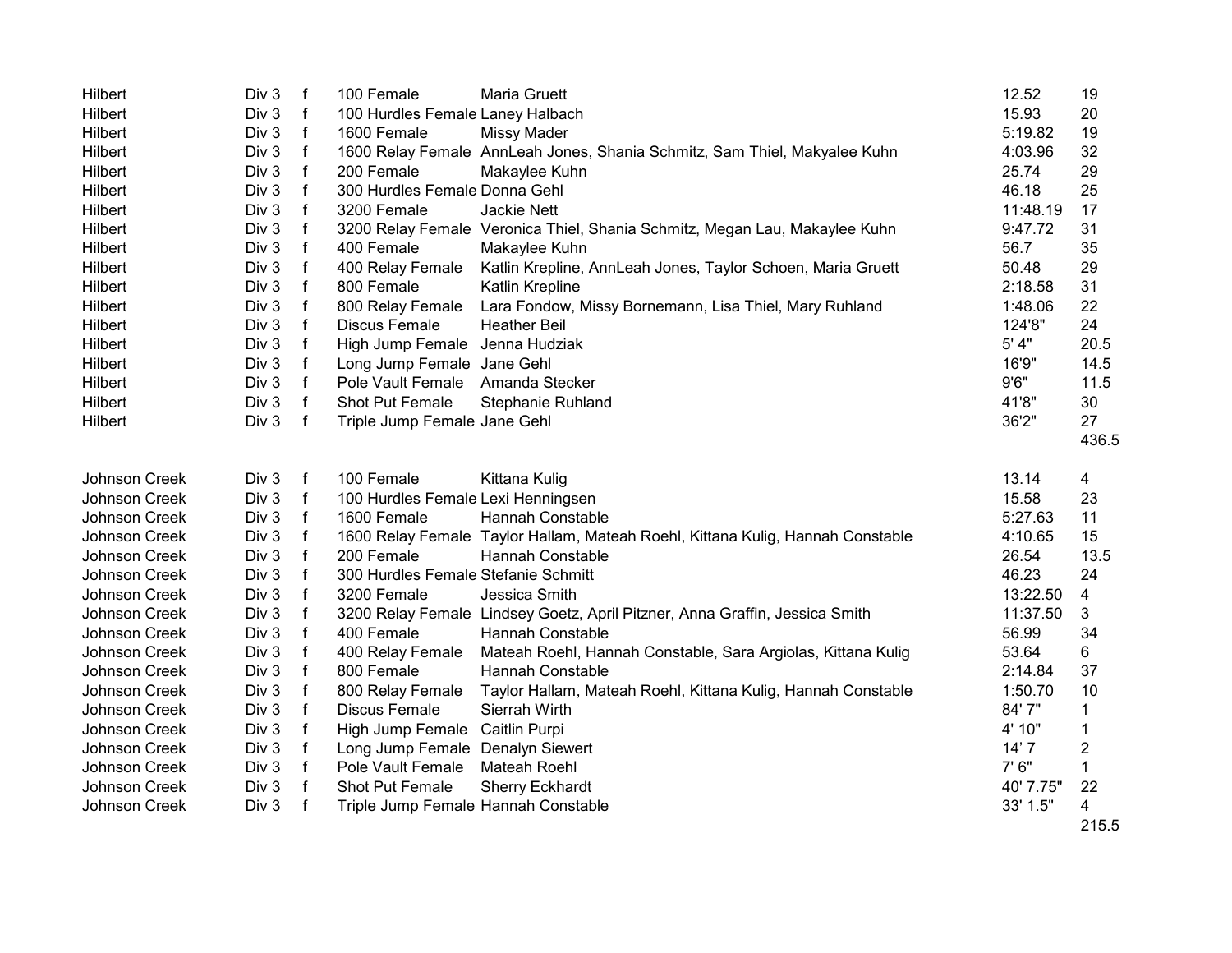| Kickapoo  | Div 3            | $\mathsf{f}$ | 100 Female<br>Joyce Walters                 |                                                                                 | 12.6      | 14.5           |
|-----------|------------------|--------------|---------------------------------------------|---------------------------------------------------------------------------------|-----------|----------------|
| Kickapoo  | Div 3            | $\mathsf{f}$ | 100 Hurdles Female Taylor Sherry            |                                                                                 | 15.67     | 22             |
| Kickapoo  | Div 3            | $\mathsf{f}$ | 1600 Female<br>Laura Burnham                |                                                                                 | 5:06.15   | 33             |
| Kickapoo  | Div 3            | $\mathsf{f}$ |                                             | 1600 Relay Female Mickella Geary. Taylor Sherry, Brittani Strait, Jenna Miller  | 4:21.2    | $\overline{2}$ |
| Kickapoo  | Div 3            | $\mathsf f$  | 200 Female<br><b>Taylor Sherry</b>          |                                                                                 | 27.1      | 3.5            |
| Kickapoo  | Div 3            | $\mathsf{f}$ | 300 Hurdles Female Taylor Sherry            |                                                                                 | 47.94     | 11             |
| Kickapoo  | Div <sub>3</sub> | f            | 3200 Female<br>Laura Burnham                |                                                                                 | 11:12.15  | 34             |
| Kickapoo  | Div <sub>3</sub> | f            |                                             | 3200 Relay Female Mickella Geary, Taylor Sherry, Jenna Miller, Maranatha Gannon | 10:36.9   | 10             |
| Kickapoo  | Div 3            | $\mathsf f$  | 400 Female<br>Lori Gauss                    |                                                                                 | 1:01.8    | 8              |
| Kickapoo  | Div 3            | $\mathsf f$  | 400 Relay Female                            | Ariana Rutherford, Alexis Burkhamer, Lydia Wallace, Rebecca Baker               | 55.1      | 2              |
| Kickapoo  | Div 3            | f            | 800 Female<br>Lydia Gannon                  |                                                                                 | 2:21.38   | 21             |
| Kickapoo  | Div 3            | f            | 800 Relay Female                            | Sarah Beth Harris, Laura Wiedmann, Lydia Gannon, Alaina Comstock                | 1:54.8    | $\overline{2}$ |
| Kickapoo  | Div 3            | $\mathsf f$  | Discus Female<br>Carol Gilman               |                                                                                 | 115'9"    | 11             |
| Kickapoo  | Div 3            | $\mathsf{f}$ | High Jump Female Vivian Winters             |                                                                                 | $5'6"$    | 29             |
| Kickapoo  | Div 3            | $\mathsf f$  | Long Jump Female Vicki McConkey             |                                                                                 | 17'3"     | 22             |
| Kickapoo  | Div 3            | $\mathsf{f}$ | Pole Vault Female<br><b>Ayden Fleeharty</b> |                                                                                 | 10'9"     | 26             |
| Kickapoo  | Div 3            | $\mathsf{f}$ | Shot Put Female<br>Kim Kramer               |                                                                                 | 37'6.25"  | 13             |
| Kickapoo  | Div 3            | $\mathbf{f}$ | Triple Jump Female Jenny McConkey           |                                                                                 | 34'8"     | 15.5           |
|           |                  |              |                                             |                                                                                 |           | 279.5          |
|           |                  |              |                                             |                                                                                 |           |                |
| Ladysmith | Div 3            | $\mathsf f$  | 100 Female                                  | Lorraine Reinaas                                                                | 12.5      | 20             |
| Ladysmith | Div 3            | $\mathsf{f}$ | 100 Hurdles Female Kylee Becker             |                                                                                 | 15.49     | 26             |
| Ladysmith | Div <sub>3</sub> | $\mathsf f$  | 1600 Female<br>Andi Ostenso                 |                                                                                 | 4:54.2    | 37             |
| Ladysmith | Div 3            | $\mathsf{f}$ |                                             | 1600 Relay Female Cori Strop, Kristie Schrader, Julie Revak, Paula Hamilton     | 4:15.0    | $\overline{7}$ |
| Ladysmith | Div 3            | $\mathsf{f}$ | 200 Female<br><b>Sharon Stearns</b>         |                                                                                 | 25.6      | 30.5           |
| Ladysmith | Div 3            | $\mathsf{f}$ | 300 Hurdles Female Kylee Becker             |                                                                                 | 46.08     | 26             |
| Ladysmith | Div 3            | $\mathsf{f}$ | 3200 Female<br>Andi Ostenso                 |                                                                                 | 10:35.25  | 37             |
| Ladysmith | Div 3            | $\mathsf{f}$ |                                             | 3200 Relay Female Karleigh Cody, Andi Ostenso, Tori Ostenso, Sigrid Stensvold   | 10:24.96  | 11             |
| Ladysmith | Div 3            | $\mathsf{f}$ | 400 Female<br>Deb Kroening                  |                                                                                 | 1:01.3    | 10             |
| Ladysmith | Div 3            | $\mathsf{f}$ | 400 Relay Female                            | Lorraine Reinaas, Sharon Stearns, Susan Stearns, Tracey Toman                   | 49.8      | 35             |
| Ladysmith | Div <sub>3</sub> | $\mathsf{f}$ | 800 Female<br>Julie Revak                   |                                                                                 | 2:19.1    | 29             |
| Ladysmith | Div 3            | f            | 800 Relay Female                            | Lorraine Reinaas, Erin Frigo, Sharon Stearns, Tracey Toman                      | 1:47.9    | 24.5           |
| Ladysmith | Div 3            | $\mathsf f$  | Discus Female<br>Nicole Flackey             |                                                                                 | 126' 5"   | 26             |
| Ladysmith | Div 3            | $\mathsf{f}$ | High Jump Female Steph Christianson         |                                                                                 | 5' 0"     | 3              |
| Ladysmith | Div <sub>3</sub> | $\mathsf f$  | Long Jump Female Sue Taylor                 |                                                                                 | 16' 4.5"  | 8              |
| Ladysmith | Div 3            | $\mathsf f$  | Pole Vault Female<br><b>Bailey Keeble</b>   |                                                                                 | 9'0"      | 6              |
| Ladysmith | Div 3            | $\mathsf{f}$ | Shot Put Female<br>Nicole Flackey           |                                                                                 | 40' 7"    | 21             |
| Ladysmith | Div 3            | $\mathsf{f}$ | Triple Jump Female Kylee Becker             |                                                                                 | 34' 6.25" | 14             |
|           |                  |              |                                             |                                                                                 |           | 371            |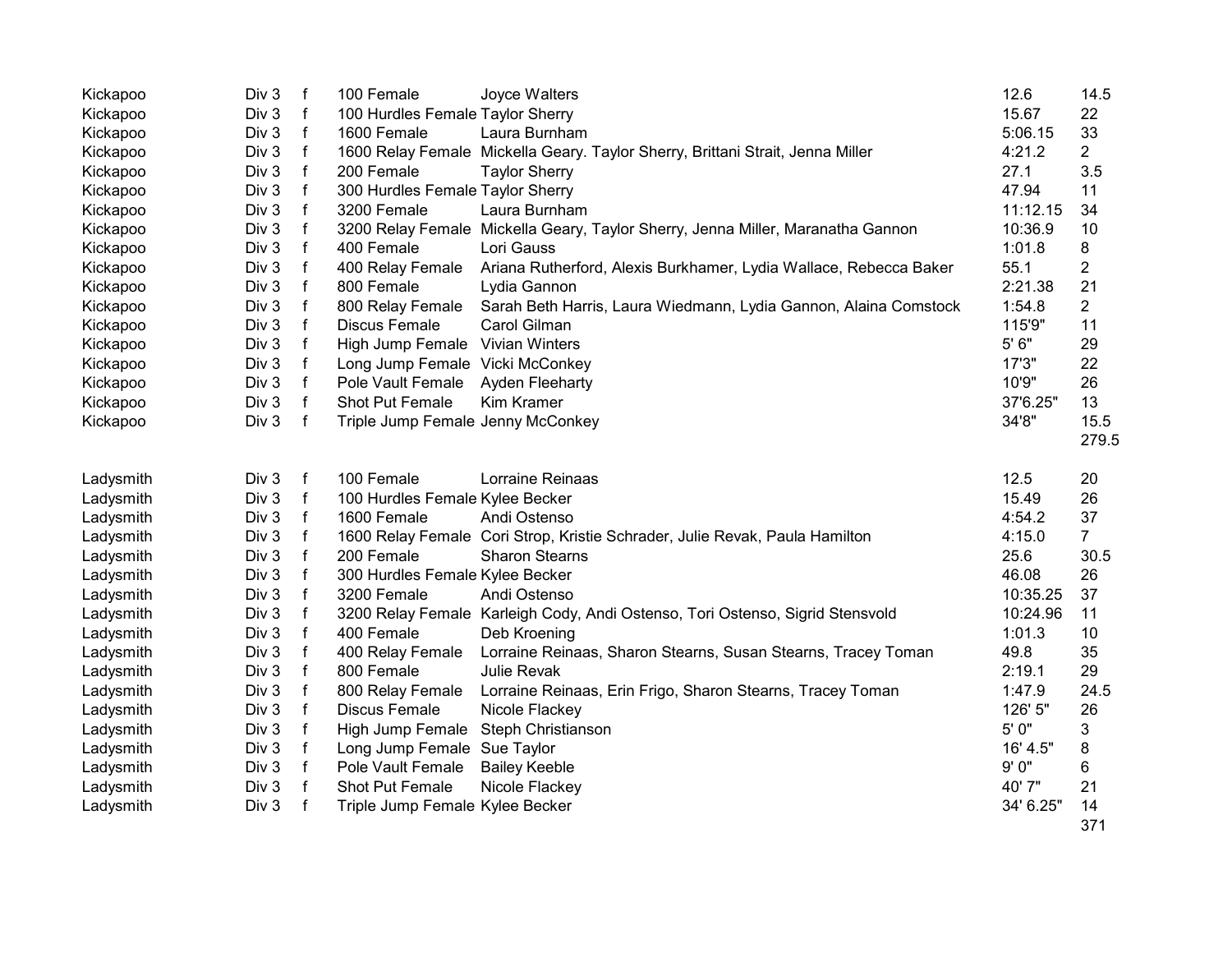| <b>MCDS Tri-Op</b> | Div 3 | $\mathbf{f}$ | 100 Female                        | Michelle Wentz                                                                   | 13.26     | 3   |
|--------------------|-------|--------------|-----------------------------------|----------------------------------------------------------------------------------|-----------|-----|
| MCDS Tri-Op        | Div 3 | f            | 100 Hurdles Female Abby Genske    |                                                                                  | 16.78     | 5   |
| MCDS Tri-Op        | Div 3 | f            | 1600 Female                       | Aidan Campbell                                                                   | 5:17.52   | 21  |
| <b>MCDS Tri-Op</b> | Div 3 | f            |                                   | 1600 Relay Female Lily Hallick, Yoli Martin, Raman Gill, Aidan Campbell          | 4:17.36   | 4   |
| <b>MCDS Tri-Op</b> | Div 3 | $\mathsf{f}$ | 200 Female                        | Ellie Hermann                                                                    | 27        | 7   |
| <b>MCDS Tri-Op</b> | Div 3 | f            | 300 Hurdles Female Hannah Humbach |                                                                                  | 48.81     | 6   |
| MCDS Tri-Op        | Div 3 | f            | 3200 Female                       | Hannah Humbach                                                                   | 11:35.31  | 23  |
| <b>MCDS Tri-Op</b> | Div 3 | $\mathsf{f}$ |                                   | 3200 Relay Female Liesl Gerlach, Sophia Speece, Claire Ganser, Ella Whinney      | 11:14.17  | 4   |
| <b>MCDS Tri-Op</b> | Div 3 | $\mathsf{f}$ | 400 Female                        | Aidan Campbell                                                                   | 59.31     | 27  |
| MCDS Tri-Op        | Div 3 | $\mathsf{f}$ | 400 Relay Female                  | Kachi Iwaugwu, Sophia Korotev, Isa Hernandez-White, Lily Hallick                 | 54.62     | 3   |
| MCDS Tri-Op        | Div 3 | $\mathsf{f}$ | 800 Female                        | Aidan Campbell                                                                   | 2:18.46   | 32  |
| <b>MCDS Tri-Op</b> | Div 3 | $\mathsf{f}$ | 800 Relay Female                  | Nicole Caceanova, Yoli Martin, Raman Gill, Lily Hallick                          | 1:50.64   | 11  |
| <b>MCDS Tri-Op</b> | Div 3 | $\mathsf{f}$ | Discus Female                     | Ellie Hermann                                                                    | 112' 6.5" | 9   |
| <b>MCDS Tri-Op</b> | Div 3 | f            | High Jump Female Nicole Caceanova |                                                                                  | 5' 0"     | 3   |
| <b>MCDS Tri-Op</b> | Div 3 | f            | Long Jump Female Cherissa Wiemann |                                                                                  | 15' 5.5"  | 5   |
| <b>MCDS Tri-Op</b> | Div 3 | f            | Shot Put Female                   | Sara Brendemuehl                                                                 | 29' 9.25" | 1   |
| <b>MCDS Tri-Op</b> | Div 3 | f            | Triple Jump Female Sheree Wiemann |                                                                                  | 34' 6"    | 13  |
|                    |       |              |                                   |                                                                                  |           | 177 |
|                    |       |              |                                   |                                                                                  |           |     |
| Mondovi            | Div 3 | f            | 100 Female                        | Lisa Bauer                                                                       | 12.67     | 12  |
| Mondovi            | Div 3 | f            |                                   | 100 Hurdles Female Jenna Franzwa 15.56                                           | 15.56     | 24  |
| Mondovi            | Div 3 | f            | 1600 Female                       | Carla Haigh                                                                      | 5:15.95   | 22  |
| Mondovi            | Div 3 | f            |                                   | 1600 Relay Female JoAnne Harris, Jenna Franzwa, Emily Stoughton, Shanna Laehn    | 4:10.85   | 14  |
| Mondovi            | Div 3 | f            | 200 Female                        | Hattie Kramschuster                                                              | 26.67     | 9   |
| Mondovi            | Div 3 | $\mathsf{f}$ | 300 Hurdles Female Jenna Franzwa  |                                                                                  | 45.09     | 31  |
| Mondovi            | Div 3 | $\mathsf{f}$ | 3200 Female                       | Carla Haigh                                                                      | 11:15.49  | 32  |
| Mondovi            | Div 3 | $\mathsf f$  |                                   | 3200 Relay Female Haley Froehlich, Ashley Larson, Britney Rud, Morgan Williamson | 9:59.68   | 25  |
| Mondovi            | Div 3 | f            | 400 Female                        | <b>Hattie Kramschuster</b>                                                       | 59.63     | 23  |
| Mondovi            | Div 3 | $\mathsf{f}$ | 400 Relay Female                  | Barb Hager, Kay Lunderville, Lisa Bauer, Cheryl Duncanson                        | 51.94     | 17  |
| Mondovi            | Div 3 | f            | 800 Female                        | Morgan Williamson                                                                | 2:21.09   | 22  |
| Mondovi            | Div 3 | $\mathsf{f}$ | 800 Relay Female                  | Kailey Rausenberger, Haley Froehlich, Lizzy Harris, Ciara Olson                  | 1:49.48   | 15  |
| Mondovi            | Div 3 | f            | Discus Female                     | Dawn Luhman                                                                      | 121'8"    | 18  |
| Mondovi            | Div 3 | f            | High Jump Female Lisa Bauer       |                                                                                  | $5'6"$    | 29  |
| Mondovi            | Div 3 | f            | Long Jump Female Lisa Bauer       |                                                                                  | 17' 8.5"  | 32  |
| Mondovi            | Div 3 | f            | Pole Vault Female                 | Jaden Pavelski                                                                   | 9'        | 6   |
| Mondovi            | Div 3 | f            | Shot Put Female                   | Dawn Luhman                                                                      | 40' 9"    | 24  |
|                    |       |              |                                   |                                                                                  |           | 355 |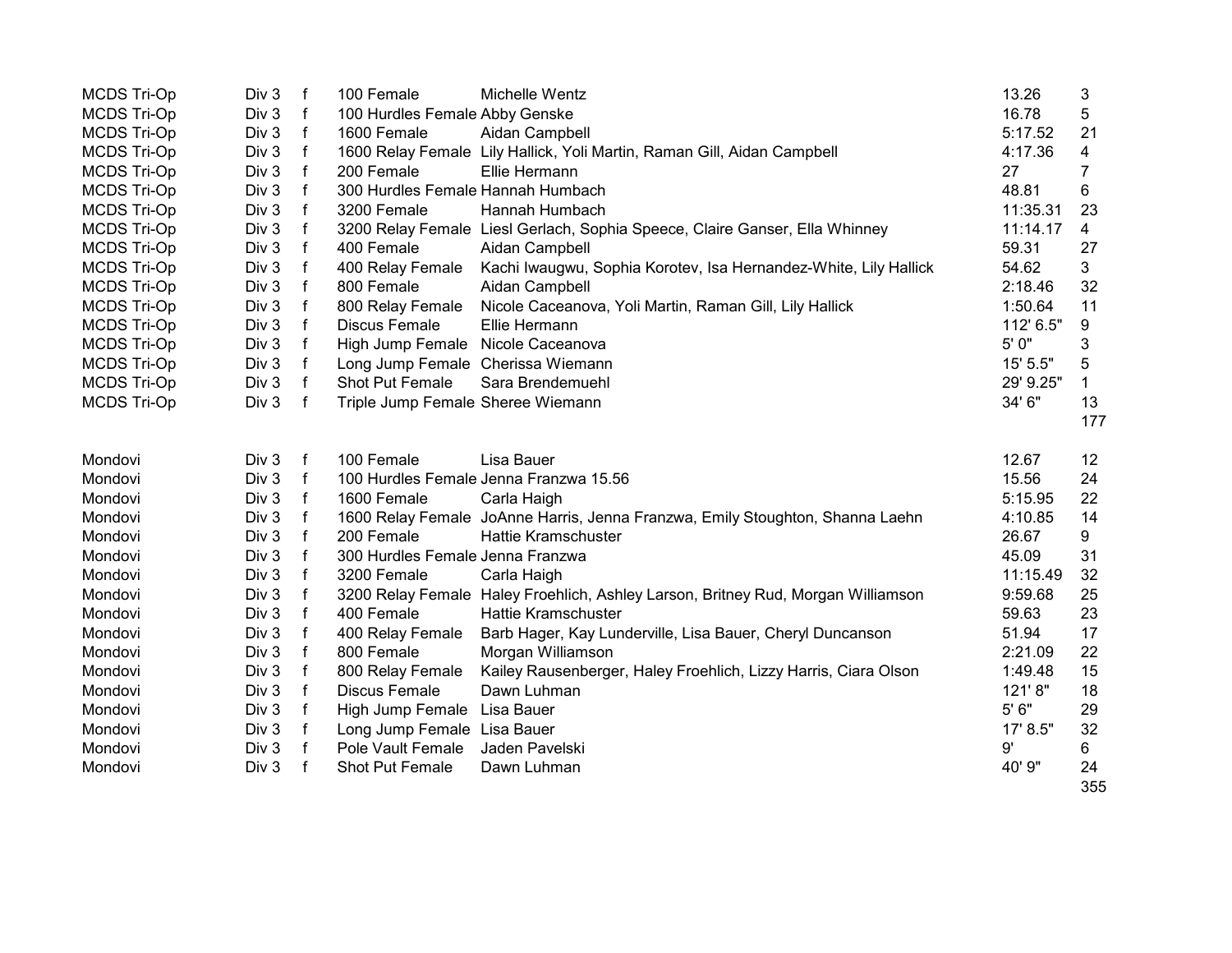| New Lisbon      | Div 3            | f            | 100 Female                           | Debbie Steinhaus                                                                      | 11.9      | 33   |
|-----------------|------------------|--------------|--------------------------------------|---------------------------------------------------------------------------------------|-----------|------|
| New Lisbon      | Div 3            | $\mathsf f$  | 100 Hurdles Female Debbie Steinhaus  |                                                                                       | 16.75     | 6    |
| New Lisbon      | Div 3            | $\mathsf f$  | 1600 Female                          | Stephanie Oleson                                                                      | 5:27.0    | 12   |
| New Lisbon      | Div 3            | $\mathsf f$  |                                      | 1600 Relay Female Karen Barnharst, Jackie Neitzel, Tammy Richmond, Diane Stoughtenger | 4:18.0    | 3    |
| New Lisbon      | Div <sub>3</sub> | f            | 200 Female                           | Jane Drunasky                                                                         | 27.1      | 3.5  |
| New Lisbon      | Div <sub>3</sub> | f            | 300 Hurdles Female Amanda Connors    |                                                                                       | 49.01     | 5    |
| New Lisbon      | Div 3            | $\mathsf f$  | 3200 Female                          | Stephanie Oleson                                                                      | 11:54.0   | 14   |
| New Lisbon      | Div 3            | f            |                                      | 3200 Relay Female Stephanie Oleson, Kayla Gregar, Morgan Mcguire, Kelsi Gregar        | 10:53.0   | 6    |
| New Lisbon      | Div 3            | $\mathsf f$  | 400 Female                           | Roberta Cure                                                                          | 1:01.4    | 9    |
| New Lisbon      | Div 3            | f            | 400 Relay Female                     | Hannah Slater, Jaiden Hart, Alex Miller, Tess Bigalke                                 | 52.79     | 8    |
| New Lisbon      | Div <sub>3</sub> | $\mathsf{f}$ | 800 Female                           | Stephanie Oleson                                                                      | 2:32.0    | 4    |
| New Lisbon      | Div <sub>3</sub> | $\mathsf{f}$ | 800 Relay Female                     | Mary Drunasky, Tammy Richmond, Nancy Tiber, Jane Drunasky                             | 1:53.0    | 5    |
| New Lisbon      | Div 3            | f            | <b>Discus Female</b>                 | Anne Ruffner                                                                          | 111'7"    | 8    |
| New Lisbon      | Div 3            | f            | High Jump Female Sara Willer         |                                                                                       | 5'3"      | 14.5 |
| New Lisbon      | Div <sub>3</sub> | f            | Long Jump Female Lucy Zelena         |                                                                                       | 16' 10"   | 16   |
| New Lisbon      | Div <sub>3</sub> | f            | Pole Vault Female                    | N/A                                                                                   | 0         |      |
| New Lisbon      | Div 3            | f            | Shot Put Female                      | Abby Turnell/Morgan Sanders                                                           | 33' 9"    | 5    |
| New Lisbon      | Div 3            | $\mathsf{f}$ | Triple Jump Female Jill Niles        |                                                                                       | 33'9"     | 10   |
|                 |                  |              |                                      |                                                                                       |           | 162  |
| Osseo-Fairchild | Div 3            | f            | 100 Female                           | Jody Myhre                                                                            | 12.4      | 25.5 |
| Osseo-Fairchild | Div 3            | f            | 100 Hurdles Female Krista Wathke     |                                                                                       | 16.9      | 4    |
| Osseo-Fairchild | Div 3            | f            | 1600 Female                          | Darlene Thunder                                                                       | 5:24.36   | 17   |
| Osseo-Fairchild | Div 3            | $\mathsf f$  |                                      | 1600 Relay Female Melinda Logterman, Renetta Volbrecht, Stephanie Goplin, Jody Myhre  | 4:14.4    | 9    |
| Osseo-Fairchild | Div 3            | $\mathsf f$  | 200 Female                           | Amanda Matchey                                                                        | 26.4      | 18.5 |
| Osseo-Fairchild | Div 3            | f            | 300 Hurdles Female Audra Stanek      |                                                                                       | 49.6      | 4    |
| Osseo-Fairchild | Div 3            | f            | 3200 Female                          | Kari Herman                                                                           | 11:39.97  | 20   |
| Osseo-Fairchild | Div 3            | f            |                                      | 3200 Relay Female Sierra Flury, Morgan Kubishak, Jenna Slaughter, Haley Steig         | 10:20.8   | 12   |
| Osseo-Fairchild | Div 3            | f            | 400 Female                           | Jody Myhre                                                                            | 1:00.7    | 14   |
| Osseo-Fairchild | Div 3            | $\mathsf f$  | 400 Relay Female                     | Amanda Matchey, Katelyn Kidd, Missy Fremstad, Megan Papierniak                        | 50.8      | 27   |
| Osseo-Fairchild | Div 3            | $\mathsf f$  | 800 Female                           | Stephanie Goplin                                                                      | 2:20.19   | 24   |
| Osseo-Fairchild | Div 3            | f            | 800 Relay Female                     | Amanda Matchey, Katelyn Kidd, Missy Fremstad, Megan Papierniak                        | 1:47.49   | 28   |
| Osseo-Fairchild | Div 3            | f            | Discus Female                        | Kayla Faldet                                                                          | 119'7"    | 14   |
| Osseo-Fairchild | Div <sub>3</sub> | f            | High Jump Female Stephanie Goplin    |                                                                                       | 5'6''     | 29   |
| Osseo-Fairchild |                  |              |                                      |                                                                                       |           |      |
|                 | Div 3            | f            | Long Jump Female Wendy Walsh         |                                                                                       | 16' 8.5"  | 13   |
| Osseo-Fairchild | Div 3            | $\mathsf f$  | Pole Vault Female                    | Carmen Johnson                                                                        | 10'9"     | 26   |
| Osseo-Fairchild | Div 3            | f            | Shot Put Female                      | Kayla Faldet                                                                          | 36'3"     | 10   |
| Osseo-Fairchild | Div 3            | f            | Triple Jump Female Melinda Logterman |                                                                                       | 33' 8.75" | 9    |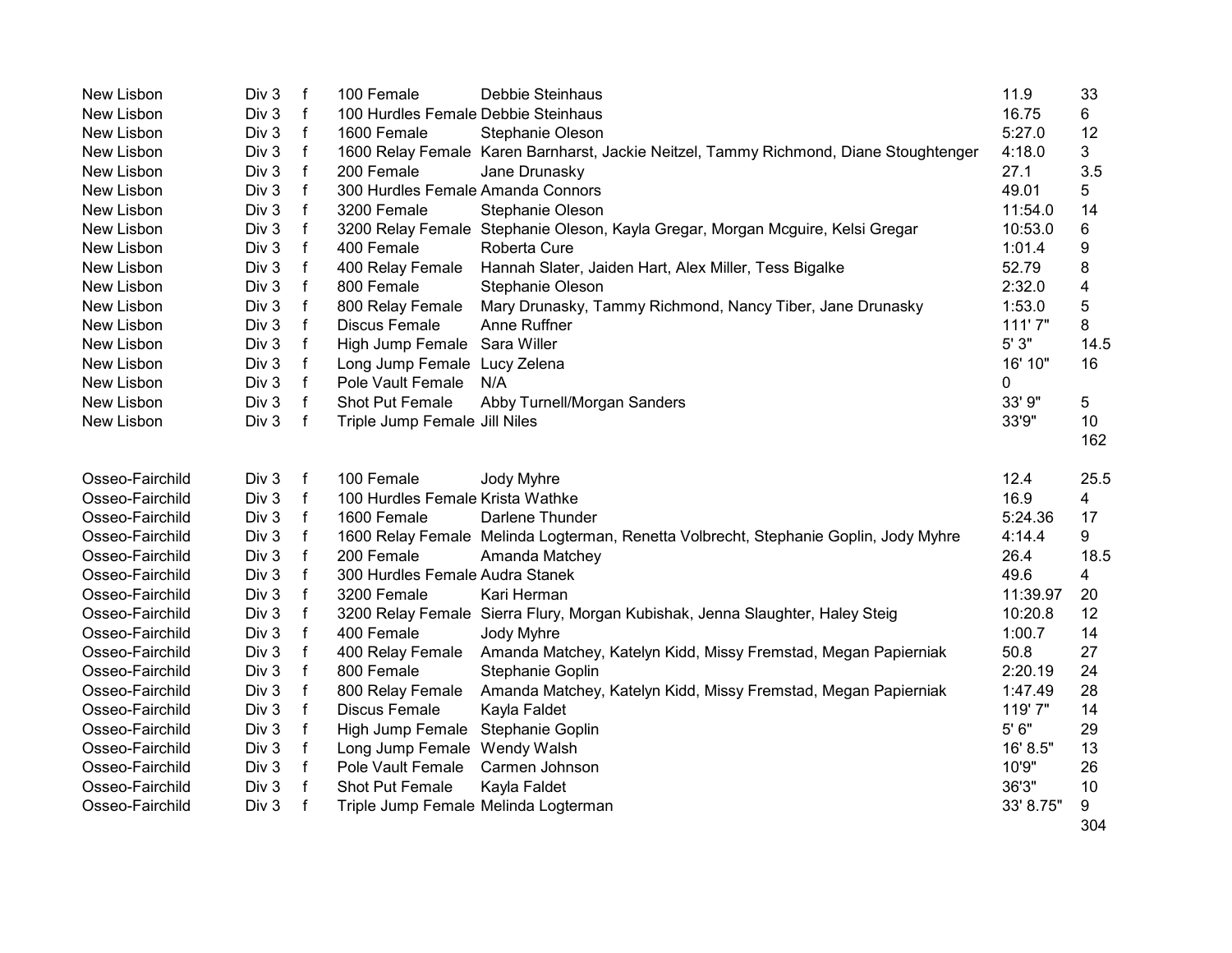| Ozaukee    | Div 3 | $\mathsf f$  | 100 Female                         | Delanie McFadden                                                                    | 12.49     | 21             |
|------------|-------|--------------|------------------------------------|-------------------------------------------------------------------------------------|-----------|----------------|
| Ozaukee    | Div 3 | $\mathsf{f}$ | 100 Hurdles Female M. Guy          |                                                                                     | 15.7      | 21             |
| Ozaukee    | Div 3 | f            | 1600 Female                        | Elise Large                                                                         | 5:07.85   | 31             |
| Ozaukee    | Div 3 | $\mathsf f$  |                                    | 1600 Relay Female Ashlee Mueller, Brianna Bustamante, Amy Hoffmann, Rebecca Schauer | 4:10.14   | 21             |
| Ozaukee    | Div 3 | f            | 200 Female                         | Delanie McFadden                                                                    | 25.13     | 35             |
| Ozaukee    | Div 3 | $\mathsf f$  | 300 Hurdles Female B. Wickland     |                                                                                     | 49.8      | 3              |
| Ozaukee    | Div 3 | f            | 3200 Female                        | Elise Large                                                                         | 11:20.06  | 29             |
| Ozaukee    | Div 3 | $\mathsf f$  |                                    | 3200 Relay Female Amy Hoffmann, Greta Klas, Kelley Large, Ashlee Mueller            | 10:07.13  | 21             |
| Ozaukee    | Div 3 | $\mathsf{f}$ | 400 Female                         | Jessika Dieringer                                                                   | 58.7      | 28             |
| Ozaukee    | Div 3 | $\mathsf{f}$ | 400 Relay Female                   | C. Lubner, J. Greenwood, M. Ruppel, M. Miller                                       | 51.4      | 23             |
| Ozaukee    | Div 3 | $\mathsf{f}$ | 800 Female                         | Elise Large                                                                         | 2:25.71   | 12             |
| Ozaukee    | Div 3 | $\mathsf{f}$ | 800 Relay Female                   | Ashlee Mueller, Brianna Bustamante, Delanie McFadden, Rebecca Schaue 1:46.15        |           | 33             |
| Ozaukee    | Div 3 | $\mathsf f$  | <b>Discus Female</b>               | Emma Richards                                                                       | 158' 2"   | 35             |
| Ozaukee    | Div 3 | $\mathsf{f}$ | High Jump Female H. Kunsmann       |                                                                                     | $5'$ $5"$ | 25             |
| Ozaukee    | Div 3 | $\mathsf{f}$ | Long Jump Female M. Miller         |                                                                                     | 17' 06"   | 28.5           |
| Ozaukee    | Div 3 | $\mathsf{f}$ | Shot Put Female                    | Emma Richards                                                                       | 46' 3.50" | 34             |
| Ozaukee    | Div 3 | f            | Triple Jump Female M. Klein        |                                                                                     | 36' 4"    | 28             |
|            |       |              |                                    |                                                                                     |           | 428.5          |
| Pittsville | Div 3 | f            | 100 Female                         | Nicki Anderson                                                                      | 12.09     | 30             |
| Pittsville | Div 3 | $\mathsf{f}$ | 100 Hurdles Female Sally Hahn      |                                                                                     | 15.23     | 31             |
| Pittsville | Div 3 | f            | 1600 Female                        | Carli Kronstedt                                                                     | 5:03.78   | 35             |
| Pittsville | Div 3 | $\mathsf f$  |                                    | 1600 Relay Female Rita Heggelund, Laurel Rayburn, Cheryl Woiak, Kris Zieher         | 4:06.43   | 29             |
| Pittsville | Div 3 | $\mathsf{f}$ | 200 Female                         | Nicki Anderson                                                                      | 25.95     | 24             |
| Pittsville | Div 3 | $\mathsf f$  | 300 Hurdles Female Margo Rosandick |                                                                                     | 47.03     | 19             |
| Pittsville | Div 3 | $\mathsf{f}$ | 3200 Female                        | Carli Kronstedt                                                                     | 11:18.08  | 31             |
| Pittsville | Div 3 | $\mathsf{f}$ |                                    | 3200 Relay Female Tory Palmer, Laura Palmer, Whitney Petersen, Aly John             | 9:43.75   | 36             |
| Pittsville | Div 3 | $\mathsf f$  | 400 Female                         | Nicki Anderson                                                                      | 57.56     | 32             |
| Pittsville | Div 3 | $\mathsf{f}$ | 400 Relay Female                   | Rachel John, Alex Mallory, Danielle Tritz, Margo Rosandick                          | 52.87     | $\overline{7}$ |
| Pittsville | Div 3 | $\mathsf{f}$ | 800 Female                         | Laura Palmer                                                                        | 2:18.20   | 33             |
| Pittsville | Div 3 | $\mathsf{f}$ | 800 Relay Female                   | Sally Hahn, Tory Jo Palmer, Laurel Rayburn, Patty Tomsyck                           | 1:47.60   | 27             |
| Pittsville | Div 3 | $\mathsf{f}$ | <b>Discus Female</b>               | Candi Fox                                                                           | 119' 11"  | 12             |
| Pittsville | Div 3 | $\mathsf f$  | High Jump Female Ashley Baker      |                                                                                     | $5'6"$    | 29             |
| Pittsville | Div 3 | $\mathsf f$  | Long Jump Female Laurel Rayburn    |                                                                                     | 17' 4"    | 24             |
| Pittsville | Div 3 | $\mathsf f$  | Pole Vault Female                  | Anastasia Klein                                                                     | 10' 1"    | 19.5           |
| Pittsville | Div 3 | $\mathsf{f}$ | Shot Put Female                    | <b>Becky Masephol</b>                                                               | 37' 4.5"  | 10.5           |
| Pittsville | Div 3 | $\mathbf{f}$ | Triple Jump Female Ashley Baker    |                                                                                     | 35' 0.75" | 20             |
|            |       |              |                                    |                                                                                     |           | 449            |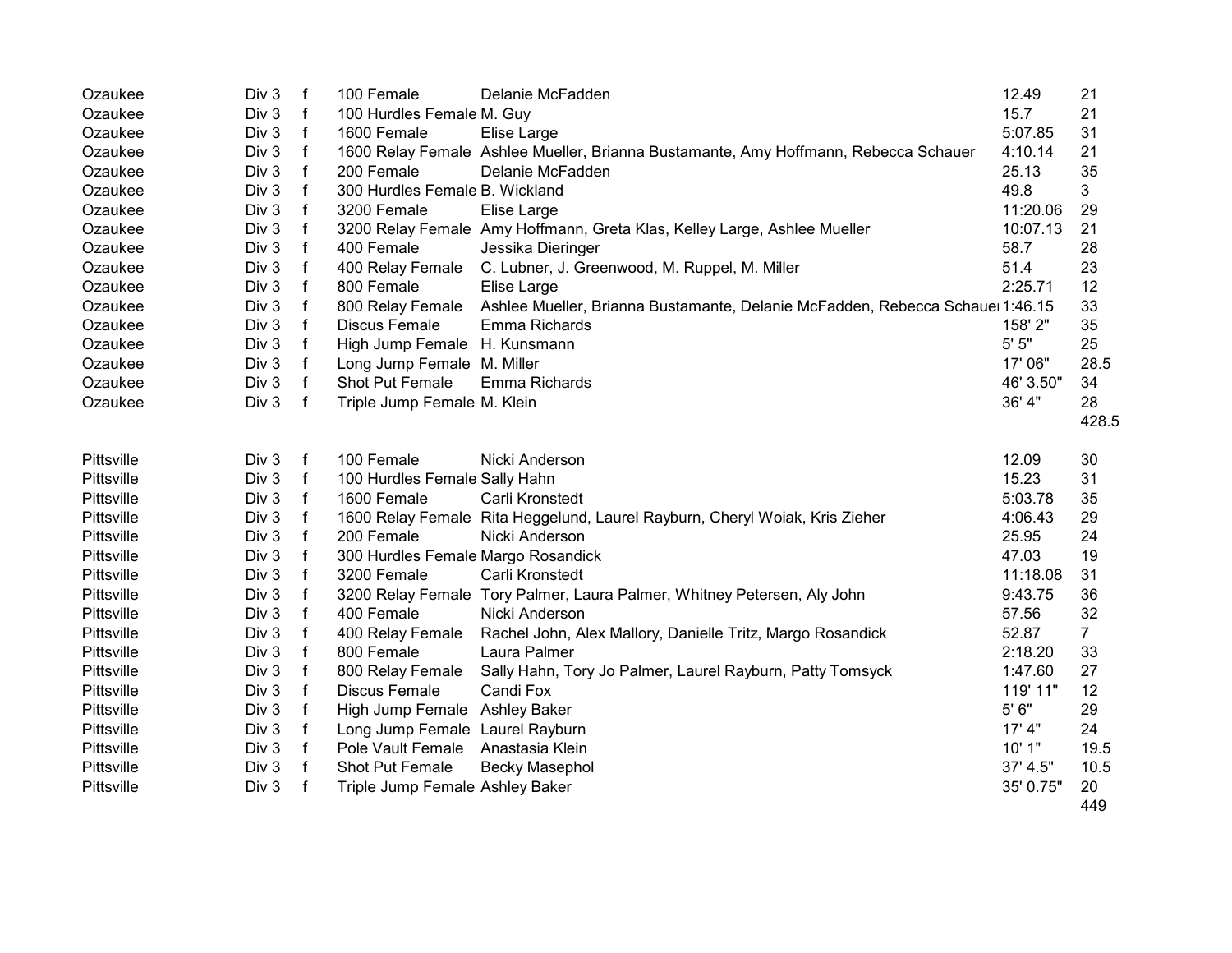| Princeton/Green Lake Div 3 |       | f            | 100 Female                            | Lydia Sondalle                                                                                   | 12.48     | 22             |
|----------------------------|-------|--------------|---------------------------------------|--------------------------------------------------------------------------------------------------|-----------|----------------|
| Princeton/Green Lake Div 3 |       | f            | 100 Hurdles Female Taylor Wegner      |                                                                                                  | 16        | 18             |
| Princeton/Green Lake Div 3 |       | f            | 1600 Female                           | Ann Meyer                                                                                        | 5:26.8    | 13             |
| Princeton/Green Lake Div 3 |       | f            |                                       | 1600 Relay Female Davis, Tiegs, Treder, Kersting                                                 | 4:11.23   | 13             |
| Princeton/Green Lake Div 3 |       | f            | 200 Female                            | Lydia Sondalle                                                                                   | 26.6      | 12             |
| Princeton/Green Lake       | Div 3 | f            | 300 Hurdles Female Sherri Doro        |                                                                                                  | 47.68     | 12             |
| Princeton/Green Lake Div 3 |       | f            | 3200 Female                           | Ann Meyer                                                                                        | 11:39.4   | 21             |
| Princeton/Green Lake Div 3 |       | f            |                                       | 3200 Relay Female Trotter, Hutchinson, Naparalla, Mashack                                        | 10:19.7   | 13             |
| Princeton/Green Lake Div 3 |       | f            | 400 Female                            | <b>Rene Tiegs</b>                                                                                | 59.62     | 24             |
| Princeton/Green Lake Div 3 |       | f            | 400 Relay Female                      | Lemcke, Helmer, Klahn, Sondalle                                                                  | 52.38     | 12             |
| Princeton/Green Lake Div 3 |       | f            | 800 Female                            | <b>Rene Tiegs</b>                                                                                | 2:19.87   | 25             |
| Princeton/Green Lake Div 3 |       | f            | 800 Relay Female                      | Lemcke, Helmer, Sondalle, Scheuers                                                               | 1:50.2    | 13             |
| Princeton/Green Lake Div 3 |       | f            | <b>Discus Female</b>                  | Julie Slabosheski                                                                                | 138' 6"   | 30             |
| Princeton/Green Lake Div 3 |       | f            | High Jump Female Michelle Resheske    |                                                                                                  | 5' 3"     | 14.5           |
| Princeton/Green Lake Div 3 |       | f            | Long Jump Female Taylor Wegner        |                                                                                                  | 17' 5"    | 26.5           |
| Princeton/Green Lake Div 3 |       | f            | Pole Vault Female                     | Nellie Soda                                                                                      | 10'       | 17             |
| Princeton/Green Lake Div 3 |       | f            | <b>Shot Put Female</b>                | Julia Slabosheski                                                                                | 43' 8"    | 33             |
| Princeton/Green Lake Div 3 |       | $\mathbf{f}$ | Triple Jump Female Taylor Wegner      |                                                                                                  | 36' 1.75" | 26             |
|                            |       |              |                                       |                                                                                                  |           | 345            |
|                            |       |              |                                       |                                                                                                  |           |                |
| Reedsville                 | Div 3 | f            | 100 Female                            | Meg Heafy                                                                                        | 12.19     | 28             |
| Reedsville                 | Div 3 | f            | 100 Hurdles Female Faith Lubner       |                                                                                                  | 14.77     | 35             |
| Reedsville                 | Div 3 | f            | 1600 Female                           | Kathy O'Connell                                                                                  | 5:36.0    | 4              |
| Reedsville                 | Div 3 | f            |                                       | 1600 Relay Female Lexi Wasmuth, Rachel Peterson, Jenna Zahorik, Makayla Junk                     | 4:15.10   | 6              |
| Reedsville                 | Div 3 | f            | 200 Female                            | Meg Heafy                                                                                        | 25.19     | 34             |
| Reedsville                 | Div 3 | f            | 300 Hurdles Female Faith Lubner       |                                                                                                  | 44.02     | 34             |
| Reedsville                 | Div 3 | f            | 3200 Female                           | Dale Kaster                                                                                      | 12:27.22  | 8              |
| Reedsville                 | Div 3 | f            |                                       | 3200 Relay Female Kelly Knickmeier, Rebecca Knickmeier, Michelle Schuette, Becky Campana 10:16.0 |           | 14             |
| Reedsville                 | Div 3 | f            | 400 Female                            | Jennifer Klann                                                                                   | 1:00.7    | 13             |
| Reedsville                 | Div 3 | $\mathsf f$  | 400 Relay Female                      | Jenna Ambrosius, Michelle Mangin, Carlee White, Meg Heafy                                        | 50.36     | 31             |
| Reedsville                 | Div 3 | $\mathsf f$  | 800 Female                            | Becky Campana                                                                                    | 2:36.0    | $\overline{2}$ |
| Reedsville                 | Div 3 | f            | 800 Relay Female                      | Jenna Ambrosius, Michelle Mangin, Carlee White, Meg Heafy                                        | 1:45.91   | 34             |
| Reedsville                 | Div 3 | f            | <b>Discus Female</b>                  | Chloe Eckstein                                                                                   | 132'1"    | 28             |
| Reedsville                 | Div 3 | f            | High Jump Female Tracy Lehmen         |                                                                                                  | 5' 4"     | 20.5           |
| Reedsville                 | Div 3 | f            | Long Jump Female Faith Lubner         |                                                                                                  | 18'2.25"  | 35.5           |
| Reedsville                 | Div 3 | f            | Pole Vault Female                     | Angie Krepline                                                                                   | 9'0''     | 6              |
| Reedsville                 | Div 3 | f            | Shot Put Female                       | <b>Brielle Ebben</b>                                                                             | 38'4.75"  | 15             |
| Reedsville                 | Div 3 | f            | Triple Jump Female Bridgette Lorrigan |                                                                                                  | 35'2"     | 22<br>370      |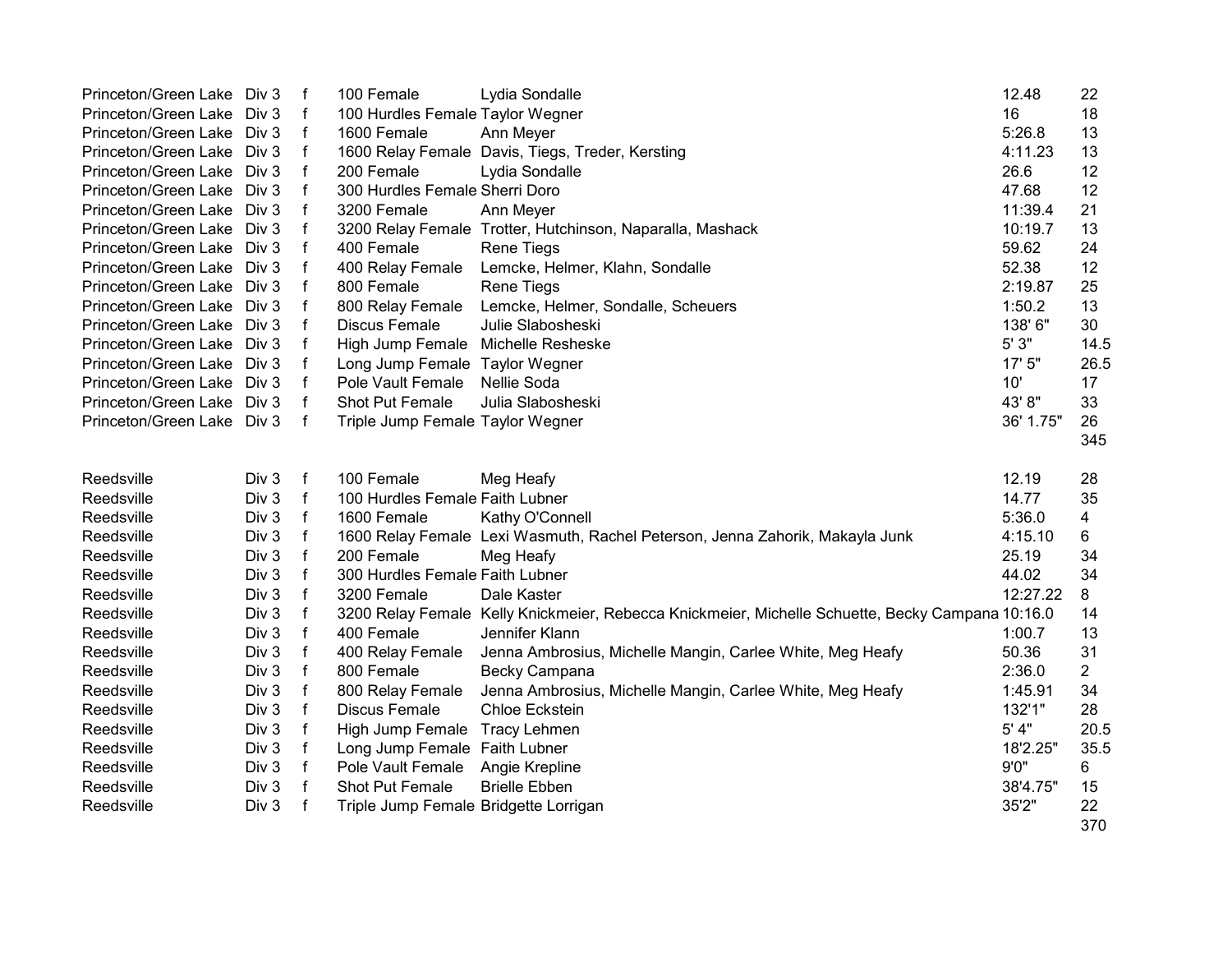| Rio                | Div 3 | $\mathsf{f}$ | 100 Female                        | Dakota Hutzler                                                                | 12.61     | 13              |
|--------------------|-------|--------------|-----------------------------------|-------------------------------------------------------------------------------|-----------|-----------------|
| Rio                | Div 3 | f            | 100 Hurdles Female Jordyn Hutzler |                                                                               | 15.99     | 19              |
| Rio                | Div 3 | f            | 1600 Female                       | Amy Benzine                                                                   | 5:29.70   | 8               |
| Rio                | Div 3 | $\mathsf{f}$ |                                   | 1600 Relay Female Mira Hinzman, Jada Graham, Sydney Ales, Dakota Hutzler      | 4:12.64   | 12              |
| Rio                | Div 3 | $\mathsf{f}$ | 200 Female                        | Dakota Hutzler                                                                | 26.92     | 8               |
| Rio                | Div 3 | $\mathsf f$  | 300 Hurdles Female Jordyn Hutzler |                                                                               | 45.67     | 29              |
| Rio                | Div 3 | $\mathsf{f}$ | 3200 Female                       | <b>Becky Missall</b>                                                          | 12:32     | $\overline{7}$  |
| Rio                | Div 3 | f            |                                   | 3200 Relay Female Katie Roberts, Jo Jo Wagner, Sharra Wagner, Molly Carlson   | 10:13.92  | 15              |
| Rio                | Div 3 | $\mathsf{f}$ | 400 Female                        | Jada Graham                                                                   | 1:01.89   | $\overline{7}$  |
| Rio                | Div 3 | f            | 400 Relay Female                  | Karyssa Quist, Sydney Ales, Jada Graham, Jordyn Hutzler                       | 52.21     | 15              |
| Rio                | Div 3 | $\mathsf f$  | 800 Female                        | <b>Emily Reed</b>                                                             | 2:29.08   | 6               |
| Rio                | Div 3 | f            | 800 Relay Female                  | Sarah Hagenow, Sydney Ales, Adeline Hutzler, Jada Graham                      | 1:51.71   | 8               |
| Rio                | Div 3 | f            | Discus Female                     | Kerry McDermott                                                               | 120'4"    | 16              |
| Rio                | Div 3 | f            | High Jump Female Karyssa Quist    |                                                                               | $5'$ 2"   | 8               |
| Rio                | Div 3 | f            | Long Jump Female Dakota Hutzler   |                                                                               | 17'6"     | 28.5            |
| Rio                | Div 3 | f            | Pole Vault Female                 | <b>Courtney Quist</b>                                                         | 9'0''     | 6               |
| Rio                | Div 3 | $\mathsf{f}$ | Shot Put Female                   | <b>Megan Petty</b>                                                            | 37'4.5"   | 10.5            |
| Rio                | Div 3 | $\mathbf f$  | Triple Jump Female Dakota Hutzler |                                                                               | 36'9"     | 29              |
|                    |       |              |                                   |                                                                               |           | 245             |
| <b>River Ridge</b> | Div 3 | $\mathsf{f}$ | 100 Female                        | <b>Taylor Crapp</b>                                                           | 13.04     | 6               |
| <b>River Ridge</b> | Div 3 | f            | 100 Hurdles Female Andrea Martin  |                                                                               | 16.5      | 9               |
| <b>River Ridge</b> | Div 3 | f            | 1600 Female                       | Jessica Davis                                                                 | 5:24.5    | 16              |
| <b>River Ridge</b> | Div 3 | $\mathsf f$  |                                   | 1600 Relay Female Skylar White, Faith Schier, Rachael Herrick, Karli Jandro   | 4:14.89   | 8               |
| <b>River Ridge</b> | Div 3 | $\mathsf{f}$ | 200 Female                        | Jody Paulus                                                                   | 26.4      | 18.5            |
| <b>River Ridge</b> | Div 3 | $\mathsf f$  | 300 Hurdles Female Skylar White   |                                                                               | 47.3      | 18              |
| <b>River Ridge</b> | Div 3 | $\mathsf{f}$ | 3200 Female                       | Jessica Davis                                                                 | 12:16.9   | 10 <sub>1</sub> |
| <b>River Ridge</b> | Div 3 | f            |                                   | 3200 Relay Female Jenny Davis, Stacy Kluesner, Becky Bohringer, Andrea Martin | 10:11.6   | 18              |
| <b>River Ridge</b> | Div 3 | $\mathsf{f}$ | 400 Female                        | Rachael Wegmann                                                               | 1:00.5    | 18              |
| <b>River Ridge</b> | Div 3 | $\mathsf f$  | 400 Relay Female                  | Tara Mumm, Ellie Nies, Jill Crubel, Jenny Hermsen                             | 52.3      | 13              |
| <b>River Ridge</b> | Div 3 | $\mathsf f$  | 800 Female                        | <b>Skylar White</b>                                                           | 2:24.0    | 15              |
| <b>River Ridge</b> | Div 3 | $\mathsf f$  | 800 Relay Female                  |                                                                               | 1:49.34   | 16              |
|                    | Div 3 | $\mathsf f$  | <b>Discus Female</b>              | Skylar White, Faith Schier, Ashton Marshall, Glenna Marshall<br>Nikki Ploessl | 115'7"    | 10              |
| <b>River Ridge</b> | Div 3 | $\mathsf f$  |                                   |                                                                               | 5'3"      | 14.5            |
| <b>River Ridge</b> |       |              | High Jump Female                  | <b>Brittany Bradley</b>                                                       | 16' 2.75" | $\overline{7}$  |
| <b>River Ridge</b> | Div 3 | f            | Long Jump Female Laura Martin     |                                                                               |           |                 |
| <b>River Ridge</b> | Div 3 | f            | Pole Vault Female                 | <b>Skylar White</b>                                                           | 10' 3"    | 21.5            |
| <b>River Ridge</b> | Div 3 | $\mathsf f$  | Shot Put Female                   | Tina Ducharme                                                                 | 40' 11"   | 26              |
| <b>River Ridge</b> | Div 3 | $\mathbf f$  | Triple Jump Female Missy Moravits |                                                                               | 34' 2.5"  | 12<br>256.5     |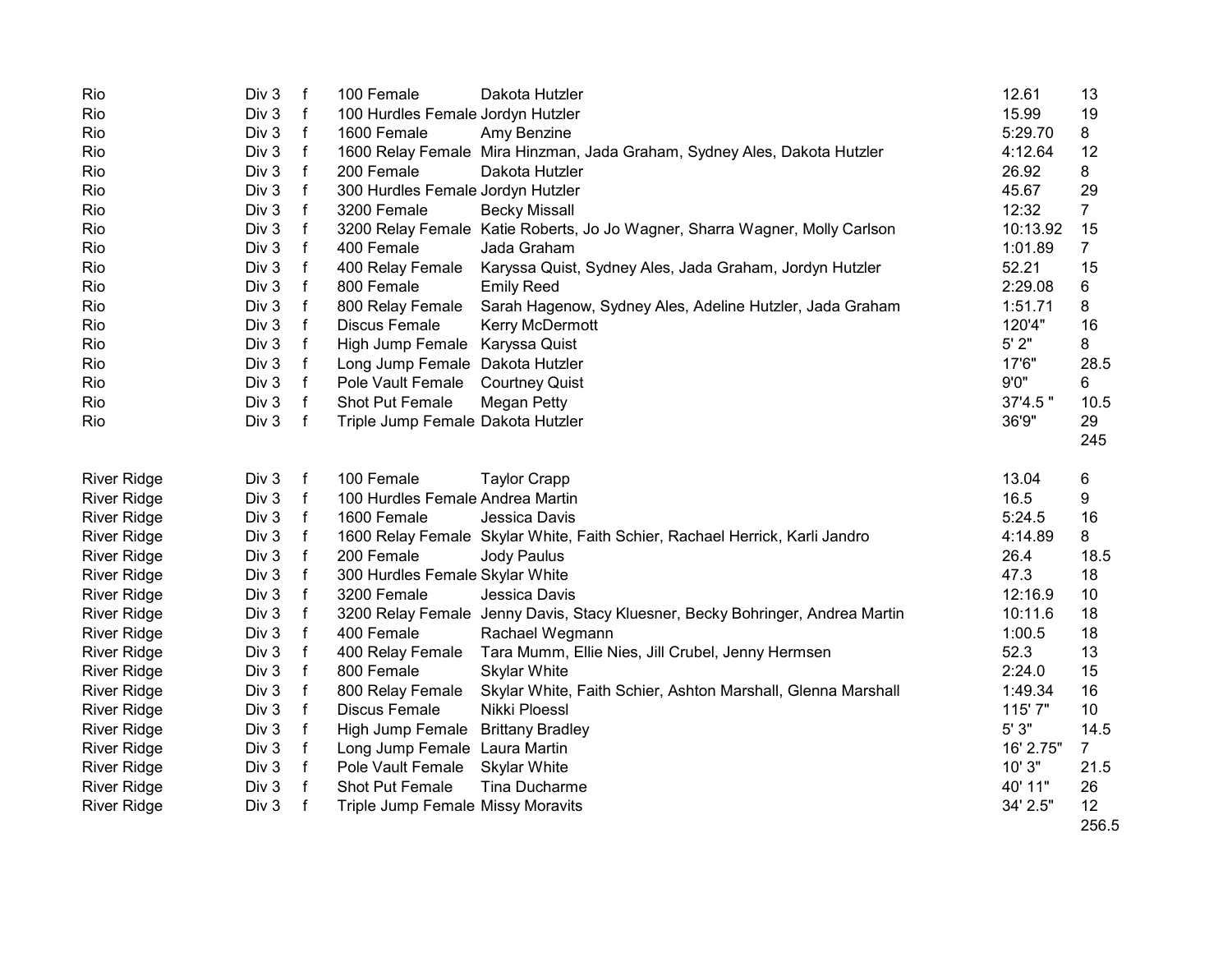| Shiocton      | Div 3 | f | 100 Female                      | Donna Van Straten (1980), Tracey Ritchie (2004)                               | 12.8      | 9.5  |
|---------------|-------|---|---------------------------------|-------------------------------------------------------------------------------|-----------|------|
| Shiocton      | Div 3 | f | 100 Hurdles Female Leah Ritchie |                                                                               | 15.1      | 34   |
| Shiocton      | Div 3 |   | 1600 Female                     | Catherine Glatz                                                               | 5:14.90   | 26   |
| Shiocton      | Div 3 | f |                                 | 1600 Relay Female Leah Ritchie, Catherine Glatz, Mary Jo Volkman, Rachel Hinz | 4:06.70   | 28   |
| Shiocton      | Div 3 | f | 200 Female                      | Emily Hahn                                                                    | 26.65     | 10   |
| Shiocton      | Div 3 | f | 300 Hurdles Female Leah Ritchie |                                                                               | 45.15     | 30   |
| Shiocton      | Div 3 |   | 3200 Female                     | <b>Sally Diermeir</b>                                                         | 12:05.80  | 11   |
| Shiocton      | Div 3 | f |                                 | 3200 Relay Female Melanie Herb, Olivia Bloch, Hailey Schroth, Sommerfeld      | 12:08.51  | 2    |
| Shiocton      | Div 3 | f | 400 Female                      | Emily Hahn                                                                    | 1:01.15   | 11   |
| Shiocton      | Div 3 | f | 400 Relay Female                | Leah Ritchie, Corrie Neumann, Lynn Olson, Melissa Herminath                   | 51.84     | 18   |
| Shiocton      | Div 3 | f | 800 Female                      | Catherine Glatz                                                               | 2:23.90   | 16   |
| Shiocton      | Div 3 | f | 800 Relay Female                | Leah Ritchie, Corrie Neumann, Jill Herminath, Renae Riehl                     | 1:49.50   | 14   |
| Shiocton      | Div 3 | f | Discus Female                   | Rhetta Mc Faul                                                                | 111' 10"  |      |
| Shiocton      | Div 3 | f |                                 | High Jump Female Amy Peters (1988), Becky Tomsovic (2001)                     | 5'3"      | 14.5 |
| Shiocton      | Div 3 | f |                                 | Long Jump Female Donna Van Straten                                            | 17' 2"    | 21   |
| Shiocton      | Div 3 | f | Pole Vault Female               | <b>Becky Tomsovic</b>                                                         | 8'0''     | 2    |
| Shiocton      | Div 3 | f | <b>Shot Put Female</b>          | <b>Tracy Vallafskey</b>                                                       | 35' 3.25" | 6    |
| Shiocton      | Div 3 | f | Triple Jump Female Amy Conradt  |                                                                               | 33' 8''   | 7.5  |
| Solon Springs | Div 3 | f | 1600 Female                     | Allie Nordskog                                                                | 6:43.90   |      |
| Solon Springs | Div 3 | f | 3200 Female                     | Allie Nordskog                                                                | 14:35.29  |      |
| Solon Springs | Div 3 | f | 400 Female                      | Allie Nordskog                                                                | 1:16.53   |      |
| Solon Springs | Div 3 |   | 800 Female                      | Allie Nordskog                                                                | 3:13.64   |      |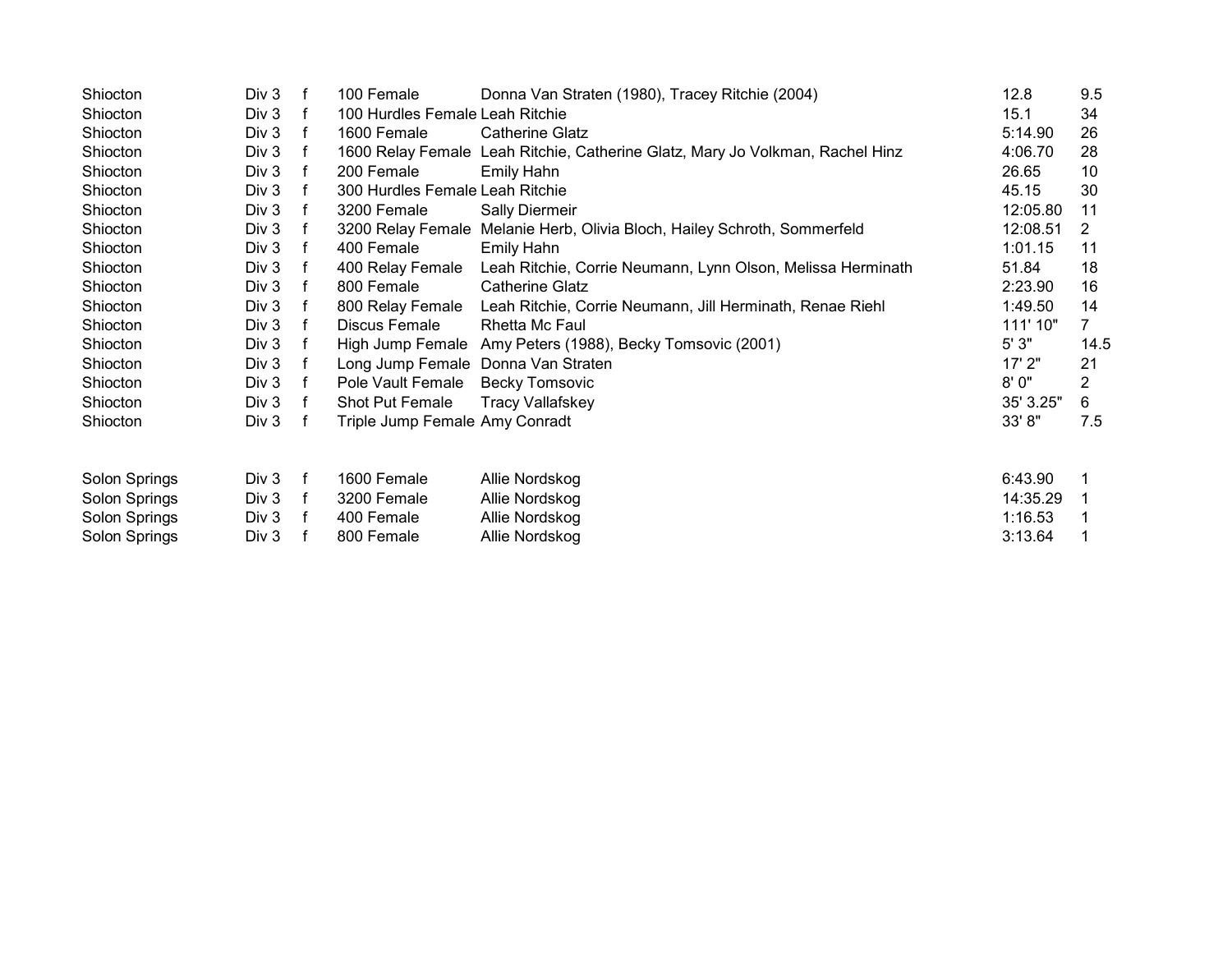| Three Lakes/Phelps | Div 3 | f            | 100 Female                         | <b>Emily Fink</b>                                                                 | 12.43    | 24             |
|--------------------|-------|--------------|------------------------------------|-----------------------------------------------------------------------------------|----------|----------------|
| Three Lakes/Phelps | Div 3 | $\mathsf f$  | 100 Hurdles Female Kortnie Volk    |                                                                                   | 16.47    | 10             |
| Three Lakes/Phelps | Div 3 | f            | 1600 Female                        | <b>Bree Kelley</b>                                                                | 5:15.20  | 25             |
| Three Lakes/Phelps | Div 3 | f            |                                    | 1600 Relay Female Sharon Klingen, Emily McMahon, Katie Muladore, Kari Thomson     | 4:23.70  | $\mathbf{1}$   |
| Three Lakes/Phelps | Div 3 | f            | 200 Female                         | Kortnie Volk                                                                      | 26.23    | 21             |
| Three Lakes/Phelps | Div 3 | f            | 300 Hurdles Female Kortnie Volk    |                                                                                   | 48.63    | $\overline{7}$ |
| Three Lakes/Phelps | Div 3 | f            | 3200 Female                        | Kathryn Pamperin                                                                  | 11:48.06 | 18             |
| Three Lakes/Phelps | Div 3 | f            |                                    | 3200 Relay Female Lindsy Cook, Amy Levandoski, Gretchen Peterson, Hannah Peterson | 10:01.60 | 24             |
| Three Lakes/Phelps | Div 3 | f            | 400 Female                         | Amy Werner                                                                        | 1:01.92  | 6              |
| Three Lakes/Phelps | Div 3 | $\mathsf f$  | 400 Relay Female                   | Cassidy Crump, Emily Fink, Sydney Lurvey, Kortnie Volk                            | 50.38    | 30             |
| Three Lakes/Phelps | Div 3 | f            | 800 Female                         | <b>Emily McMahon</b>                                                              | 2:26.70  | 9              |
| Three Lakes/Phelps | Div 3 | $\mathsf f$  | 800 Relay Female                   | Daisy Campbell, Emily Fink, Maggie Servent, Kortnie Volk                          | 1:49.25  | 17             |
| Three Lakes/Phelps | Div 3 | $\mathsf f$  | <b>Discus Female</b>               | Amanda Peters                                                                     | 92' 8.5" | 3              |
| Three Lakes/Phelps | Div 3 | f            | High Jump Female                   | Katy Haarala                                                                      | 5' 7"    | 32             |
| Three Lakes/Phelps | Div 3 | f            | Long Jump Female Kortnie Volk      |                                                                                   | 18' 2"   | 34             |
| Three Lakes/Phelps | Div 3 | f            | Pole Vault Female                  | Daisy Campbell                                                                    | 11'0"    | 28             |
| Three Lakes/Phelps | Div 3 | f            | Shot Put Female                    | <b>Emily Fink</b>                                                                 | 42' 6"   | 31             |
| Three Lakes/Phelps | Div 3 | f            | Triple Jump Female Kortnie Volk    |                                                                                   | 37' 10"  | 34             |
|                    |       |              |                                    |                                                                                   |          | 354            |
|                    |       |              |                                    |                                                                                   |          |                |
| Unity              | Div 3 | f            | 100 Female                         | Jane Ubbelohde                                                                    | 11.23    | 36             |
| Unity              | Div 3 | $\mathsf f$  | 100 Hurdles Female Jody Handlos    |                                                                                   | 16.4     | 11             |
| Unity              | Div 3 | f            | 1600 Female                        | Joy Halvorson                                                                     | 5:25.15  | 15             |
| Unity              | Div 3 | f            |                                    | 1600 Relay Female Kendra Bramsen, Anna Bradley, Sierra Fjorden, Raelin Sorensen   | 4:13.87  | 10             |
| Unity              | Div 3 | f            | 200 Female                         | Jane Ubbelohde                                                                    | 25.89    | 25.5           |
| Unity              | Div 3 | f            | 300 Hurdles Female Tanya Yourchuck |                                                                                   | 48.6     | 8              |
| Unity              | Div 3 | f            | 3200 Female                        | Lisa Christensen                                                                  | 12:53.20 | 5              |
| Unity              | Div 3 | $\mathsf f$  |                                    | 3200 Relay Female Kendra Bramsen, Zenia Moore, Sierra Fjorden, Raelin Sorensen    | 10:02.42 | 22             |
| Unity              | Div 3 | $\mathsf f$  | 400 Female                         | <b>Tammy Breault</b>                                                              | 01:00.6  | 16.5           |
| Unity              | Div 3 | $\mathsf f$  | 400 Relay Female                   | Nicolle Alleva, Becky Smith, Sarah Steele, Tanya Yourchuck                        | 52.25    | 14             |
| Unity              | Div 3 | f            | 800 Female                         | Raelin Sorenson                                                                   | 2:19.42  | 28             |
| Unity              | Div 3 | f            | 800 Relay Female                   | Nicolle Alleva, Becky Smith, Sarah Steele, Tanya Yourchuck                        | 1:48.55  | 20             |
| Unity              | Div 3 | f            | <b>Discus Female</b>               | Ronnda Swenson                                                                    | 119' 5"  | 13             |
| Unity              | Div 3 | f            | High Jump Female                   | <b>Beth Wendt</b>                                                                 | 5'3''    | 14.5           |
| Unity              | Div 3 | f            | Long Jump Female                   | Jane Ubbelohde                                                                    | 17'5"    | 26.5           |
| Unity              | Div 3 | f            | Pole Vault Female                  | Raegan Sorensen                                                                   | 10'3"    | 21.5           |
| Unity              | Div 3 | f            | Shot Put Female                    | <b>Emily Gross</b>                                                                | 40'10"   | 25             |
| Unity              | Div 3 | $\mathsf{f}$ | Triple Jump Female Beth Wendt      |                                                                                   | 33'7"    | 6              |
|                    |       |              |                                    |                                                                                   |          | 317.5          |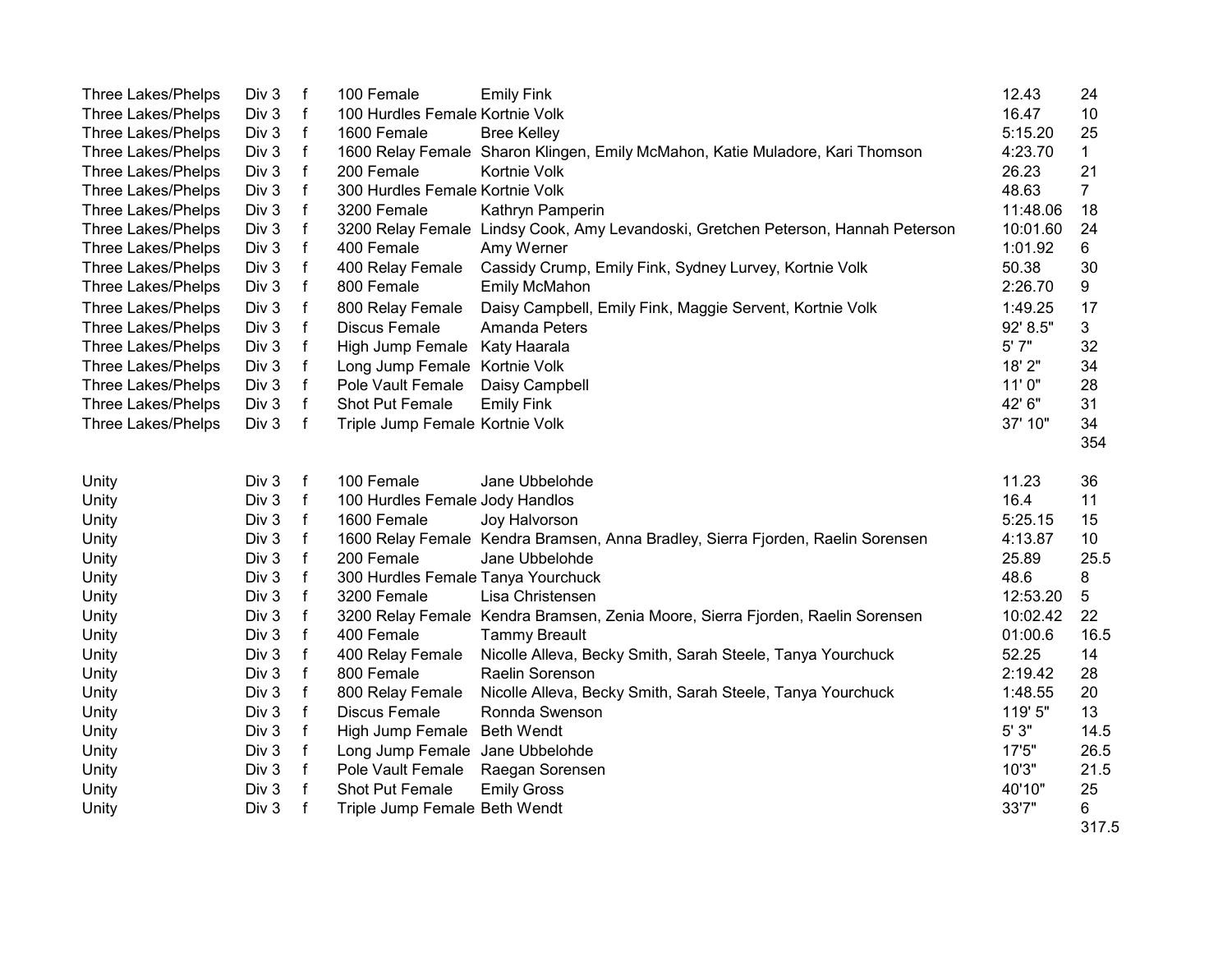| Valley Christian | Div 3 | $\mathsf f$  | 100 Female                               | Marie Ann Tuchscherer                                                                 | 14.67     | 1                       |
|------------------|-------|--------------|------------------------------------------|---------------------------------------------------------------------------------------|-----------|-------------------------|
| Valley Christian | Div 3 | $\mathbf{f}$ | 100 Hurdles Female Marie Ann Tuchscherer |                                                                                       | 19.78     | 1                       |
| Valley Christian | Div 3 | $\mathsf{f}$ | 1600 Female                              | <b>Alexis Ballard</b>                                                                 | 5:55.39   | 2                       |
| Valley Christian | Div 3 | $\mathsf{f}$ | 200 Female                               | Phoebe Giffey-Brohaugh                                                                | 29.85     | 1                       |
| Valley Christian | Div 3 | $\mathsf{f}$ | 3200 Female                              | Natalie Oostenbrug                                                                    | 14:08.40  | $\overline{2}$          |
| Valley Christian | Div 3 | f            |                                          | 3200 Relay Female Amelia Lehman, Carla Van Maanen, Rainey Wen, Jordan Paterson        | 14:15.49  | 1                       |
| Valley Christian | Div 3 | $\mathsf{f}$ | 400 Female                               | Phoebe Giffey-Brohaugh                                                                | 1:05.51   | $\overline{2}$          |
| Valley Christian | Div 3 | $\mathsf{f}$ | 400 Relay Female                         | Marie Ann Tuchscherer, Kayla Hubbard, Alexis Ballard, Amelia Lehman                   | 57.16     | 1                       |
| Valley Christian | Div 3 | $\mathsf{f}$ | 800 Female                               | Phoebe Giffey-Brohaugh                                                                | 2:35.05   | 3                       |
| Valley Christian | Div 3 | $\mathsf{f}$ | 800 Relay Female                         | Kayla Floyd, Natalie Patterson, Katie Schiltz, Adora Porter                           | 2:11.19   | 1                       |
| Valley Christian | Div 3 | $\mathsf{f}$ | <b>Discus Female</b>                     | Carla Van Maanen                                                                      | 109'00"   | 6                       |
| Valley Christian | Div 3 | $\mathsf{f}$ | Long Jump Female Marie Ann Tuchscherer   |                                                                                       | 14' 6"    | 1                       |
| Valley Christian | Div 3 | $\mathsf{f}$ | Shot Put Female                          | Camryn Hass                                                                           | 30' 00"   | $\overline{\mathbf{c}}$ |
| Valley Christian | Div 3 | $\mathsf{f}$ | Triple Jump Female Marie Ann Tuchscherer |                                                                                       | 28' 11"   | $\mathbf 1$             |
|                  |       |              |                                          |                                                                                       |           | 25                      |
| Washburn         | Div 3 | $\mathsf f$  | 100 Female                               | Chelsea Meierotto                                                                     | 11.7      | 35                      |
| Washburn         | Div 3 | $\mathsf{f}$ | 100 Hurdles Female Patricia Kloth        |                                                                                       | 16.6      | 8                       |
| Washburn         | Div 3 | $\mathsf f$  | 1600 Female                              | <b>Ketzel Levens</b>                                                                  | 5:28.53   | 9                       |
| Washburn         | Div 3 | f            |                                          | 1600 Relay Female Jenny Derasmi, Marie Vander Venter, Lisa Galligan, Quinn Vandenberg | 4:10.38   | 18                      |
| Washburn         | Div 3 | f            | 200 Female                               | Jessica Peterson                                                                      | 26.2      | 22                      |
| Washburn         | Div 3 | $\mathsf f$  | 300 Hurdles Female Kerri Zifko           |                                                                                       | 50.8      | $\mathbf 1$             |
| Washburn         | Div 3 | $\mathsf f$  | 3200 Female                              | Natalie Pyper                                                                         | 11:35.26  | 24                      |
| Washburn         | Div 3 | f            |                                          | 3200 Relay Female Kathleen Egan, Sasha Swetkovich, Jessica Bratley, Quinn Vandenberg  | 10:46.20  | 8                       |
| Washburn         | Div 3 | $\mathsf f$  |                                          | 3200 Relay Female Kathleen Egan, Sasha Swetkovich, Jessica Bratley, Quinn Vandenberg  | 10:46.20  | 7                       |
| Washburn         | Div 3 | f            | 400 Female                               | Lisa Galligan                                                                         | 01:00.3   | 19                      |
| Washburn         | Div 3 | $\mathbf{f}$ | 400 Relay Female                         | Chelsea Meierotto, Aubrey Meierotto, Jennifer Vlasaty, Cate Johnson                   | 53.86     | 4                       |
| Washburn         | Div 3 | f            | 800 Female                               | <b>Quinn Vandenberg</b>                                                               | 2:28.10   | 7.5                     |
| Washburn         | Div 3 | f            | 800 Female                               | <b>Quinn Vandenberg</b>                                                               | 2:28.10   | 7.5                     |
| Washburn         | Div 3 | f            | 800 Relay Female                         | Aubrey Meierotto, Cate Johnson, Niki Malinowski, Anna Lindsey                         | 1:53.42   | 3                       |
| Washburn         | Div 3 | f            | <b>Discus Female</b>                     | Nikka Nohl                                                                            | 98' 9"    | 4                       |
| Washburn         | Div 3 | f            | Long Jump Female Laura Sampson           |                                                                                       | 16' 5"    | 9                       |
| Washburn         | Div 3 | $\mathbf f$  | Pole Vault Female                        | Jennifer Vlasaty                                                                      | 9'0"      | 6                       |
| Washburn         | Div 3 | $\mathbf{f}$ | Shot Put Female                          | Marie Vander Venter                                                                   | 35' 5.75" | 7                       |
| Washburn         | Div 3 | $\mathsf f$  | Triple Jump Female Angie Jarecki         |                                                                                       | 35' 4"    | 23                      |
|                  |       |              |                                          |                                                                                       |           | 222                     |